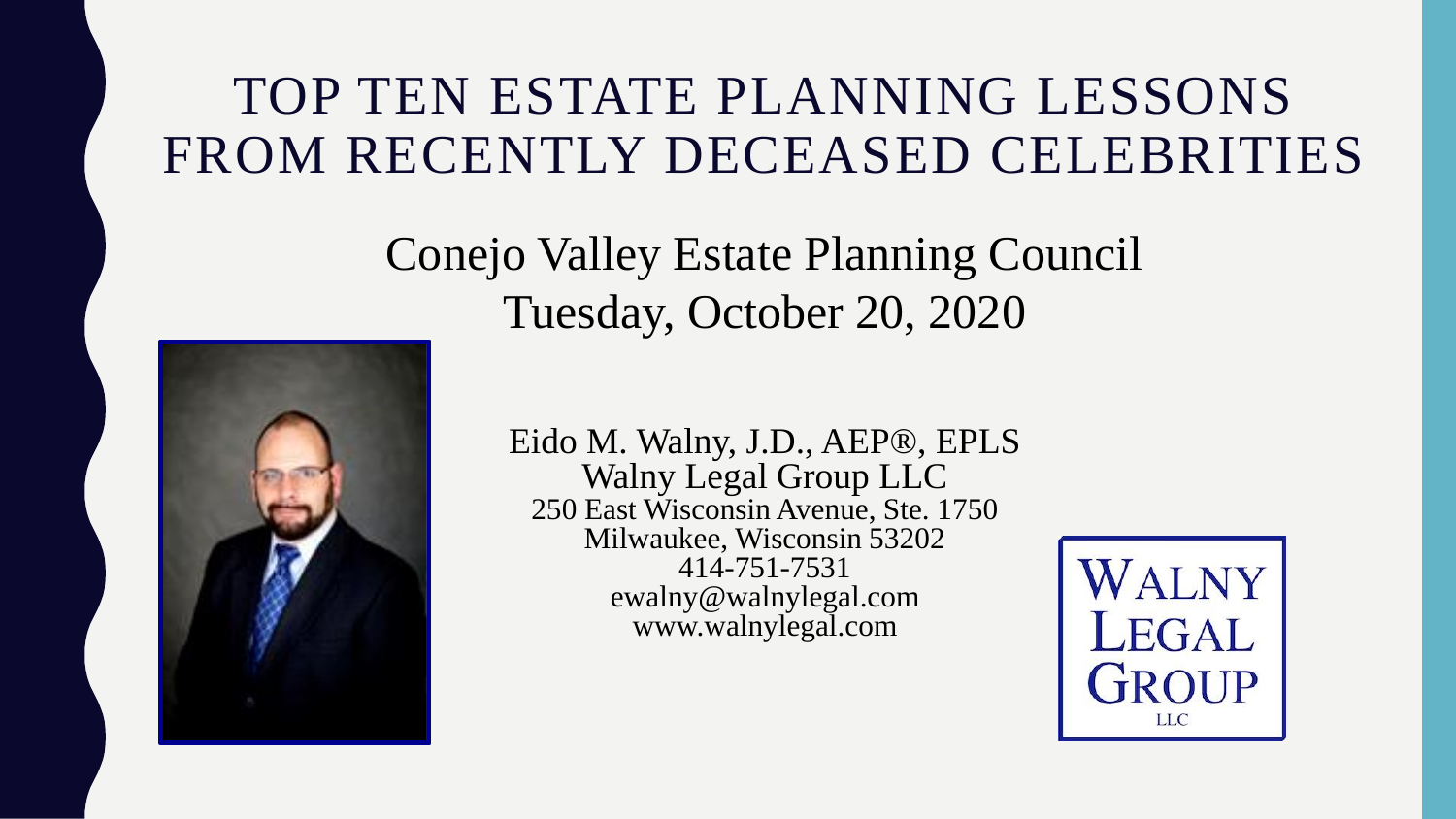## Celebrities & Estate Planning

- Given their wealth and notoriety, one would expect celebrities to have comprehensive estate planning documents in place.
- However, turns out they have more in common with the public when it comes to estate planning, and often, don't have appropriate documents, if they have any at all, in place.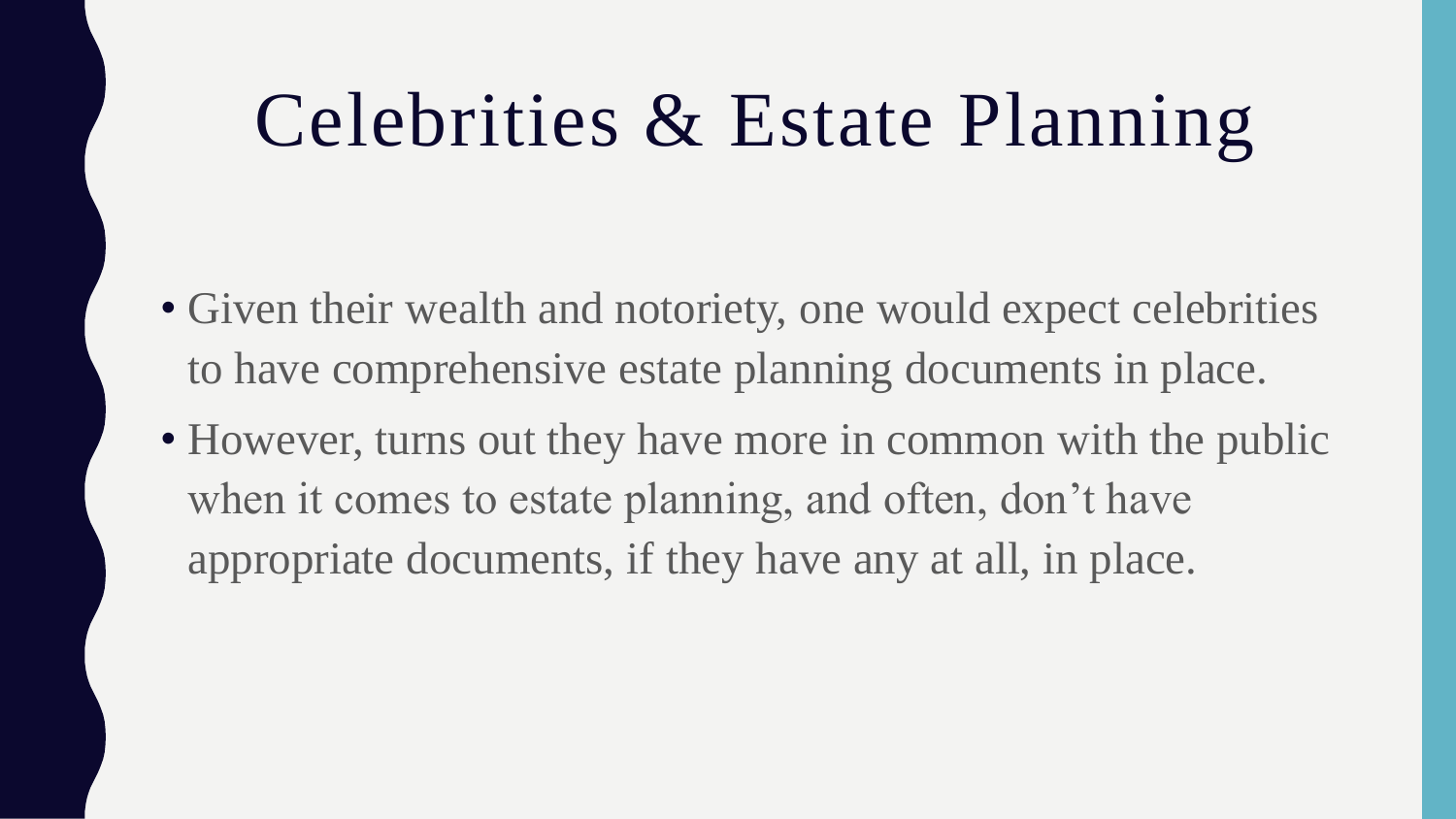# Celebrities We Won't Discuss…

- **Kurt Cobain**  Daughter Frances inherited his one-of-a-kind guitar, only to give it away as part of a divorce settlement. The guitar was later auctioned for \$7 million.
- **Aretha Franklin** After her passing, over \$1 million in uncashed checks found in her house, plus cash stuffed in couch cushions and other hiding places.
- **Sumner Redstone** Notorious for "do it yourself" revisions to his trust which resulted in more than 40 amendments, leading to family infighting and allegations of incapacity, elder abuse, etc.
- **Stan Lee** Did not have proper incapacity planning in place; family was forced to seek TRO against business manager who was charged with extortion and elder abuse.
- **Tom Petty** Died suddenly in 2018 without proper planning to control business interests and future musical releases; widow and daughters from previous marriage litigated in probate court.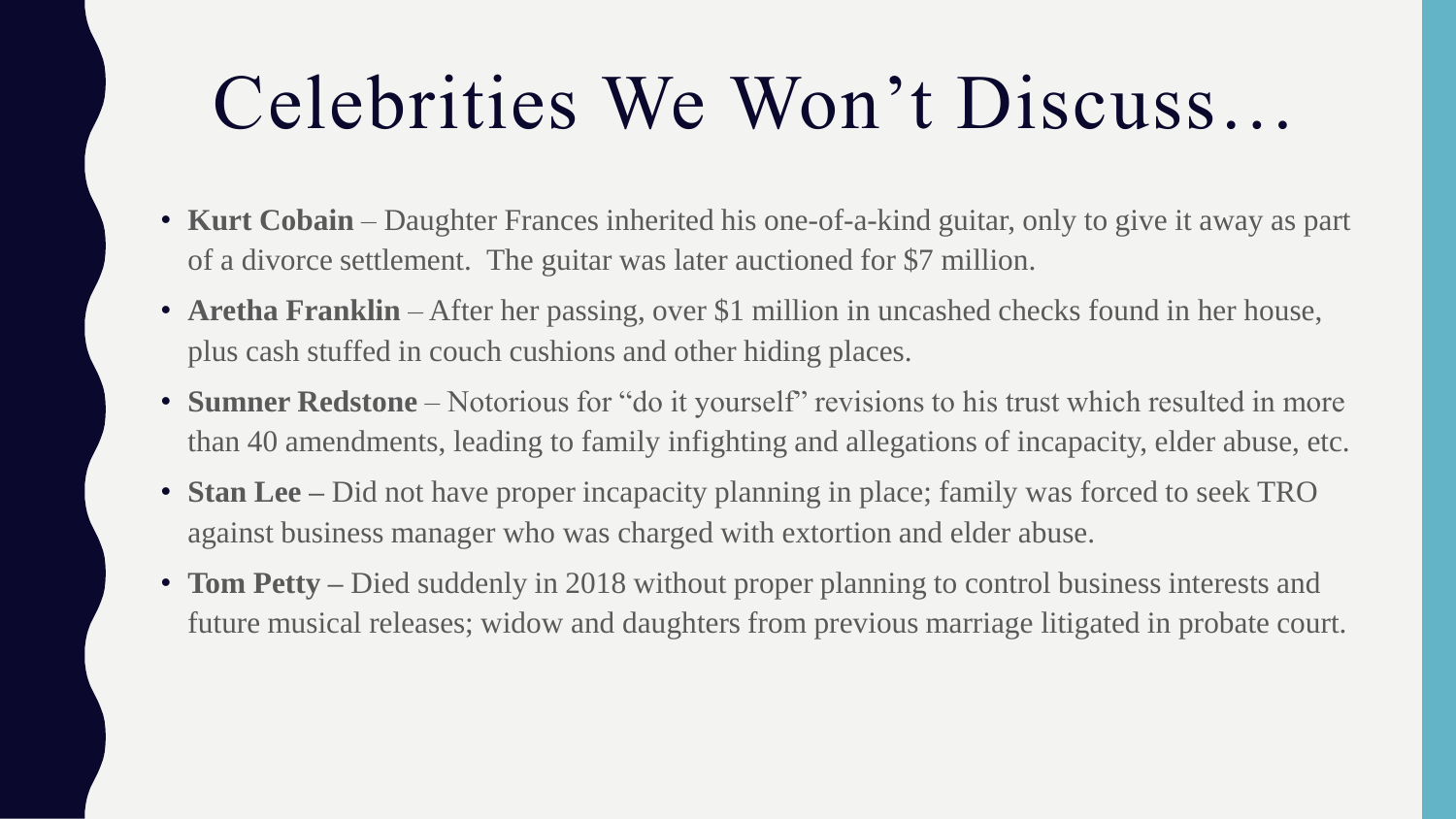## Prince

- Died in 2016 from prescription overdose
- Had no estate planning documents
- Divorced and had no living children at the time of his death
- One full sibling and 7 step-siblings (one is since deceased)
- Substantial net worth, including a vast catalogue of music (a large portion of which was never publicly released)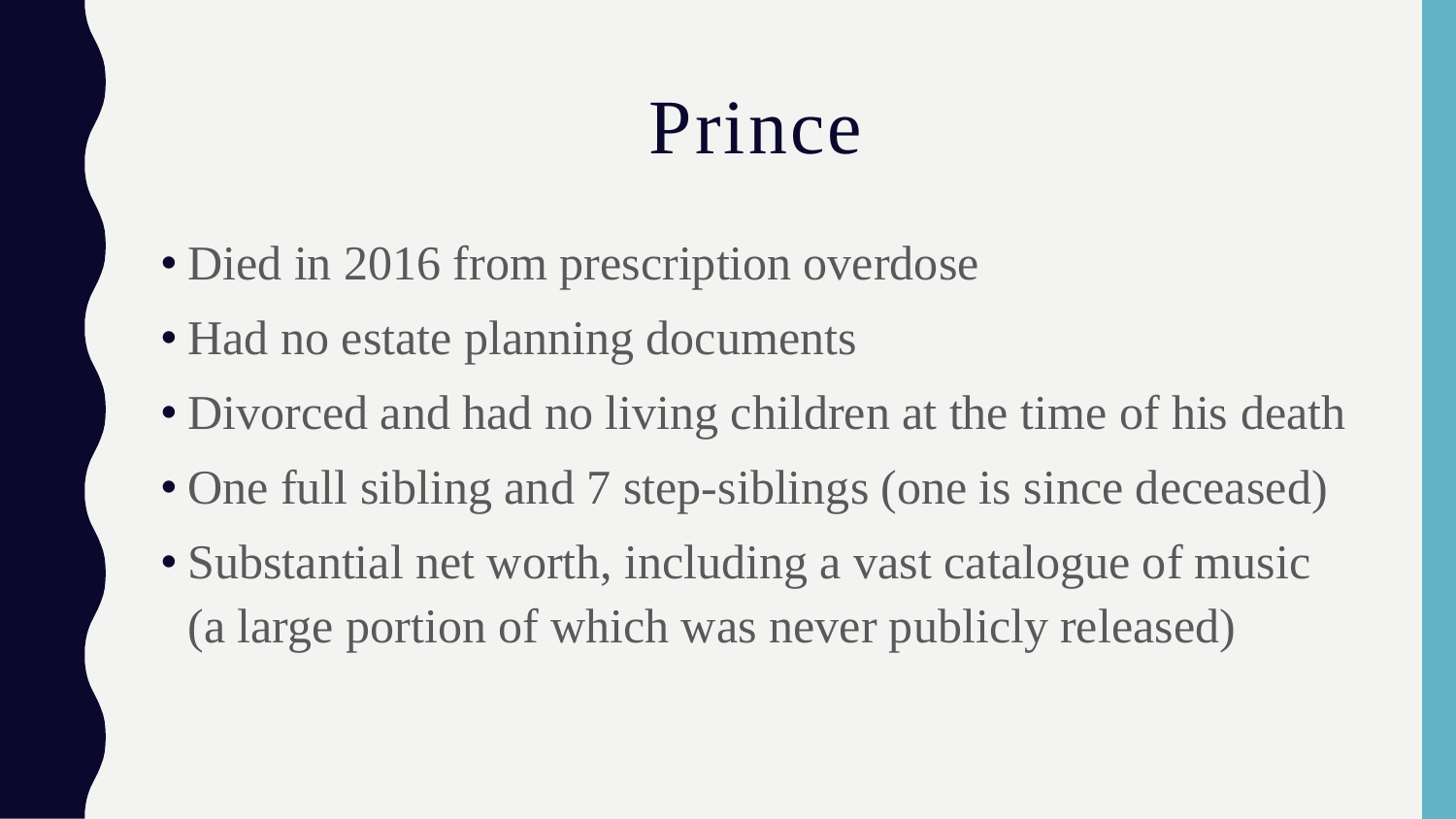# Prince

- Probate/Intestacy
	- –Unlikely Prince wanted to leave assets to his siblings/halfsiblings, however, they are his heirs under Minnesota law
	- –See also: Avicii
		- Swedish DJ, died in 2018 with estate of \$50 million
		- Millions to charity during life, but no estate plan
		- Under Swedish law, parents inherited his entire estate
- Public forum
- Not tax efficient; huge legal bills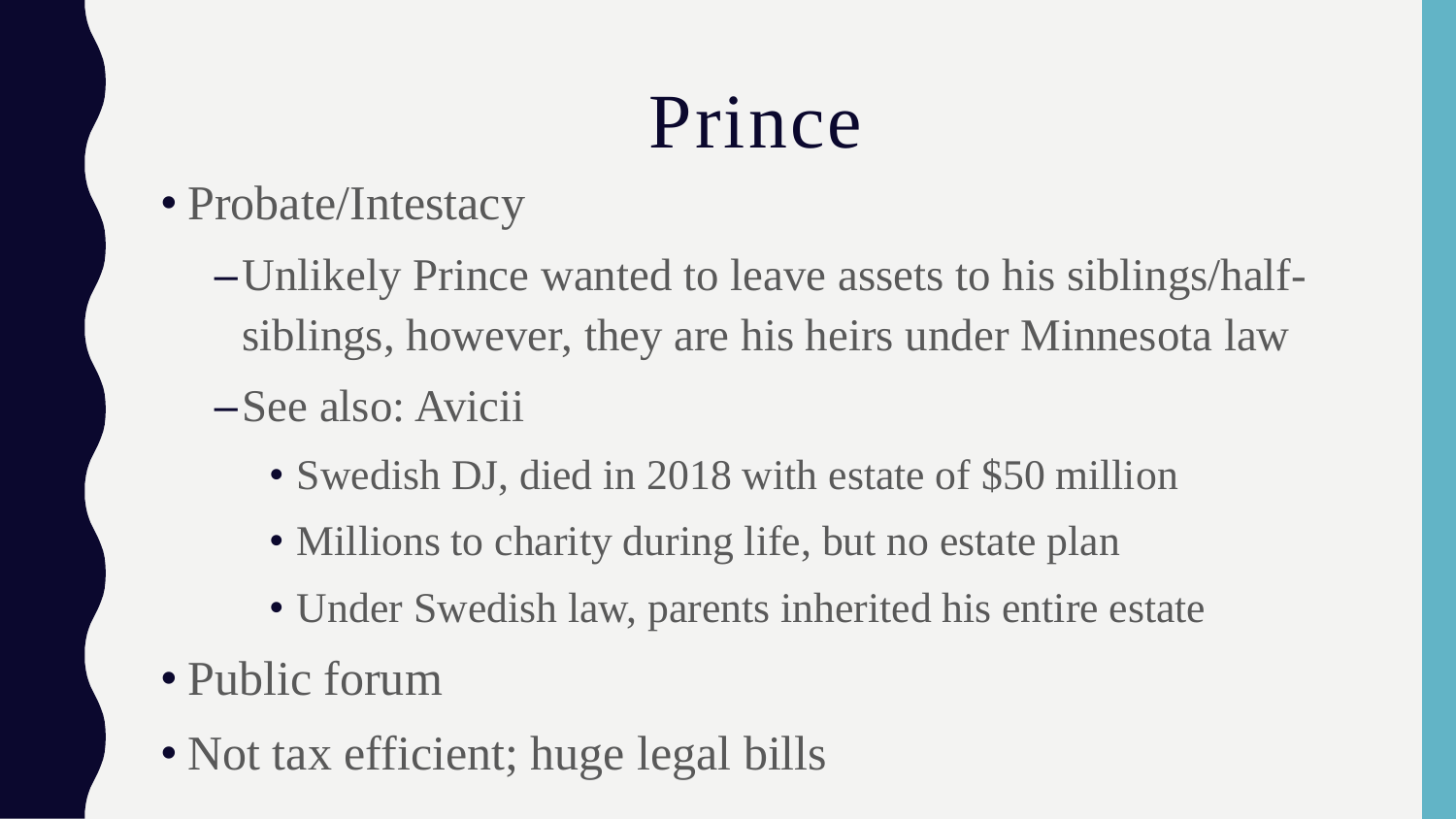### Prince

1. Have Estate Planning Documents. Prince should have had estate planning documents to dispose of his assets. The default is intestacy and his heirs under the intestacy statutes were likely not his preferred beneficiaries.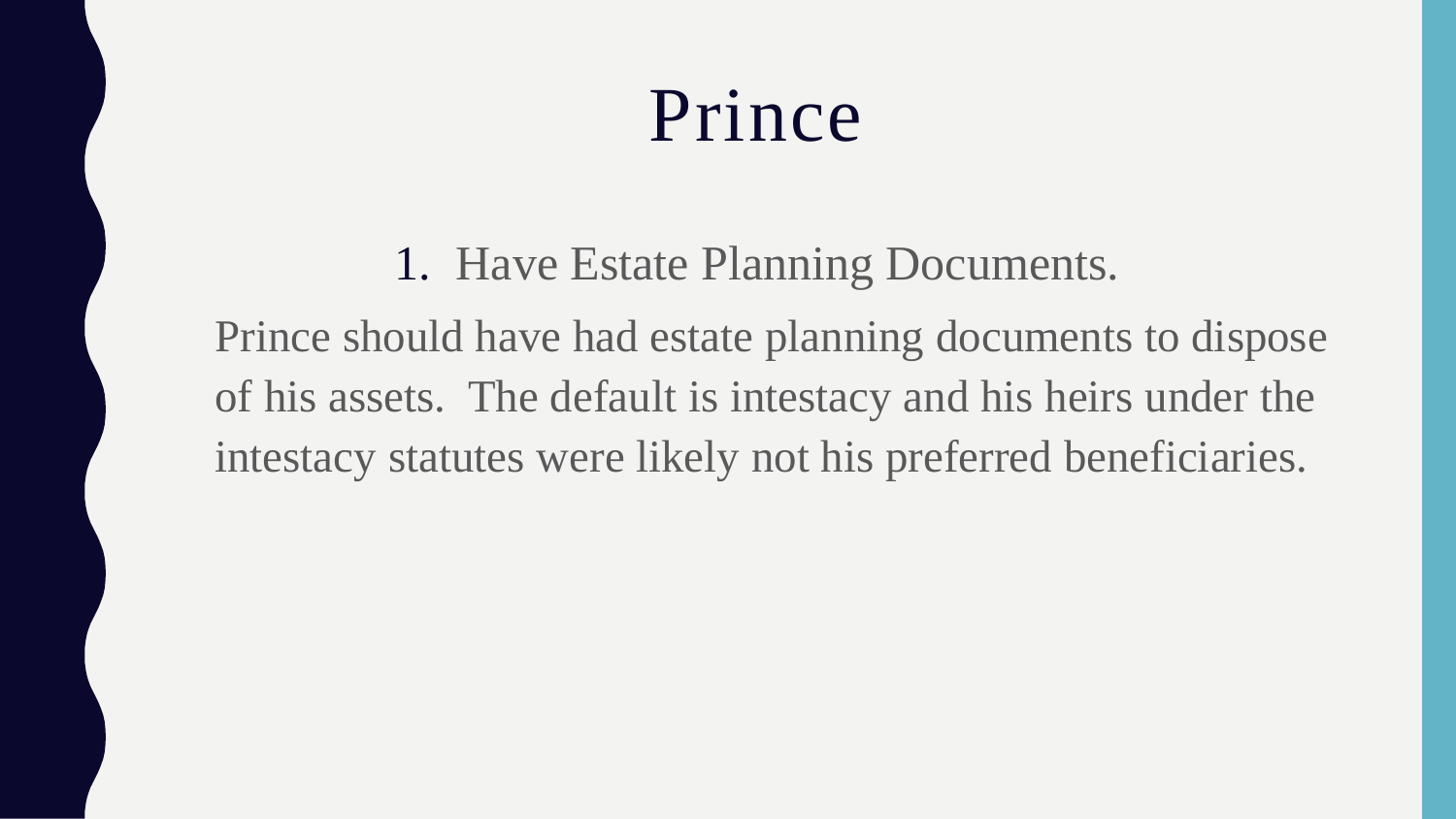### Michael Jackson

- The King of Pop
- Died in 2009
- Was divorced and had 3 children at the time of his death
- Assets included Neverland ranch as well as a large music catalogue and musical rights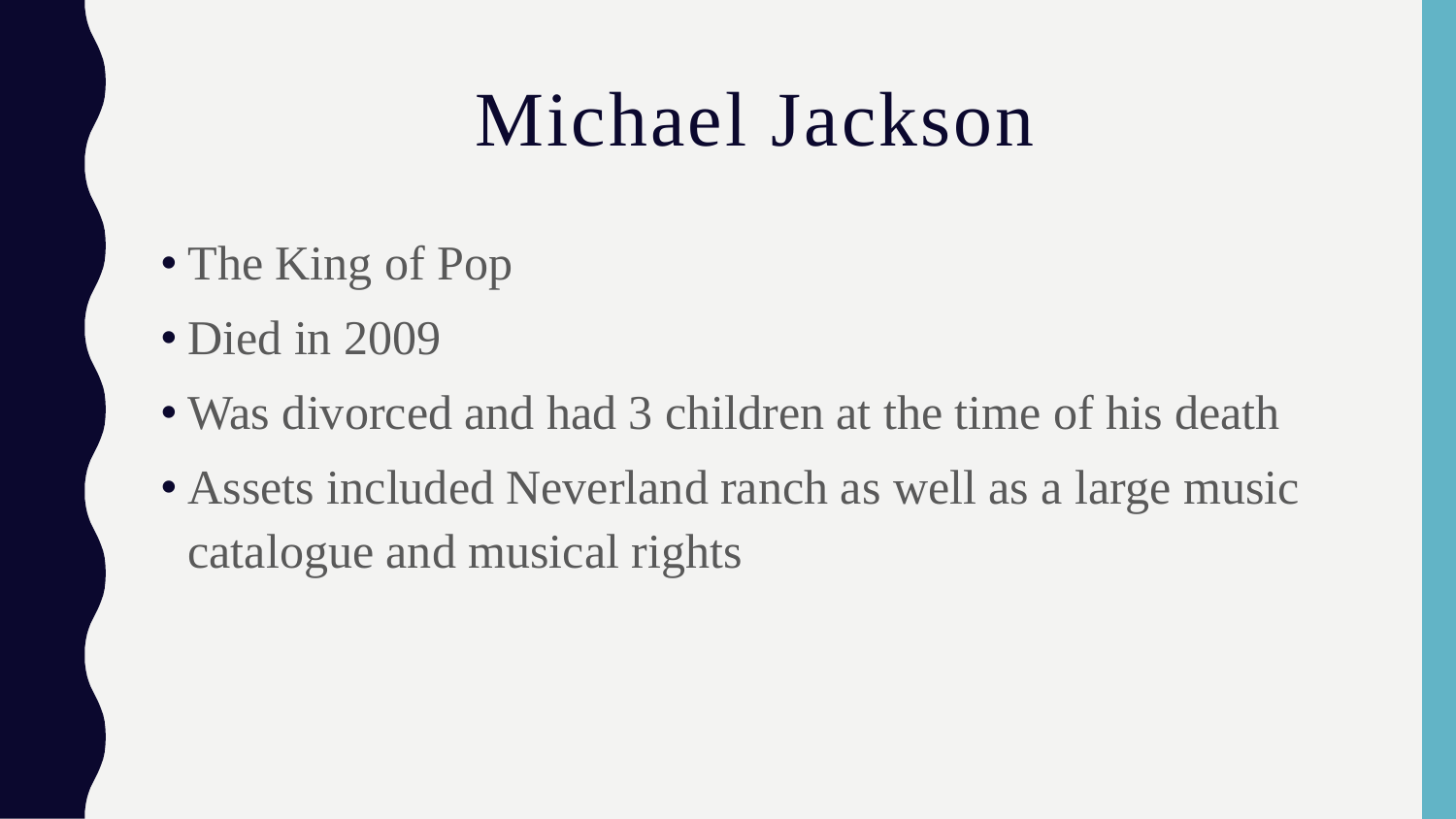#### Michael Jackson

- Had an estate plan!
	- –Revocable trust based plan
- Trust was never funded with any of his assets...
	- –Assets remained in his name and had to go through probate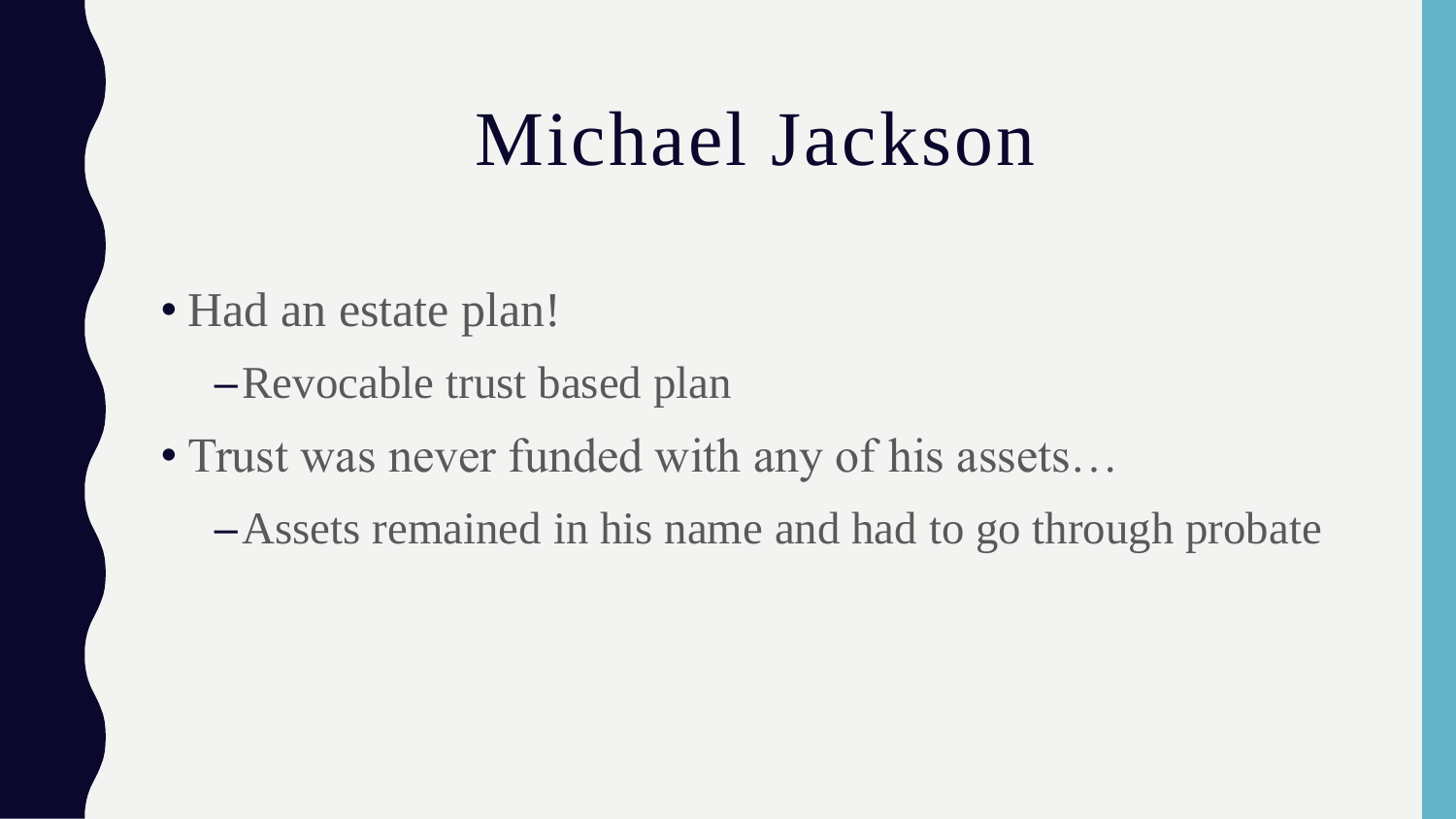#### Michael Jackson

2. If You Have a Trust, Fund It. It is not enough to have an estate plan. It also must be funded through re-titling of assets or beneficiary designation. Otherwise, the assets will likely pass through probate.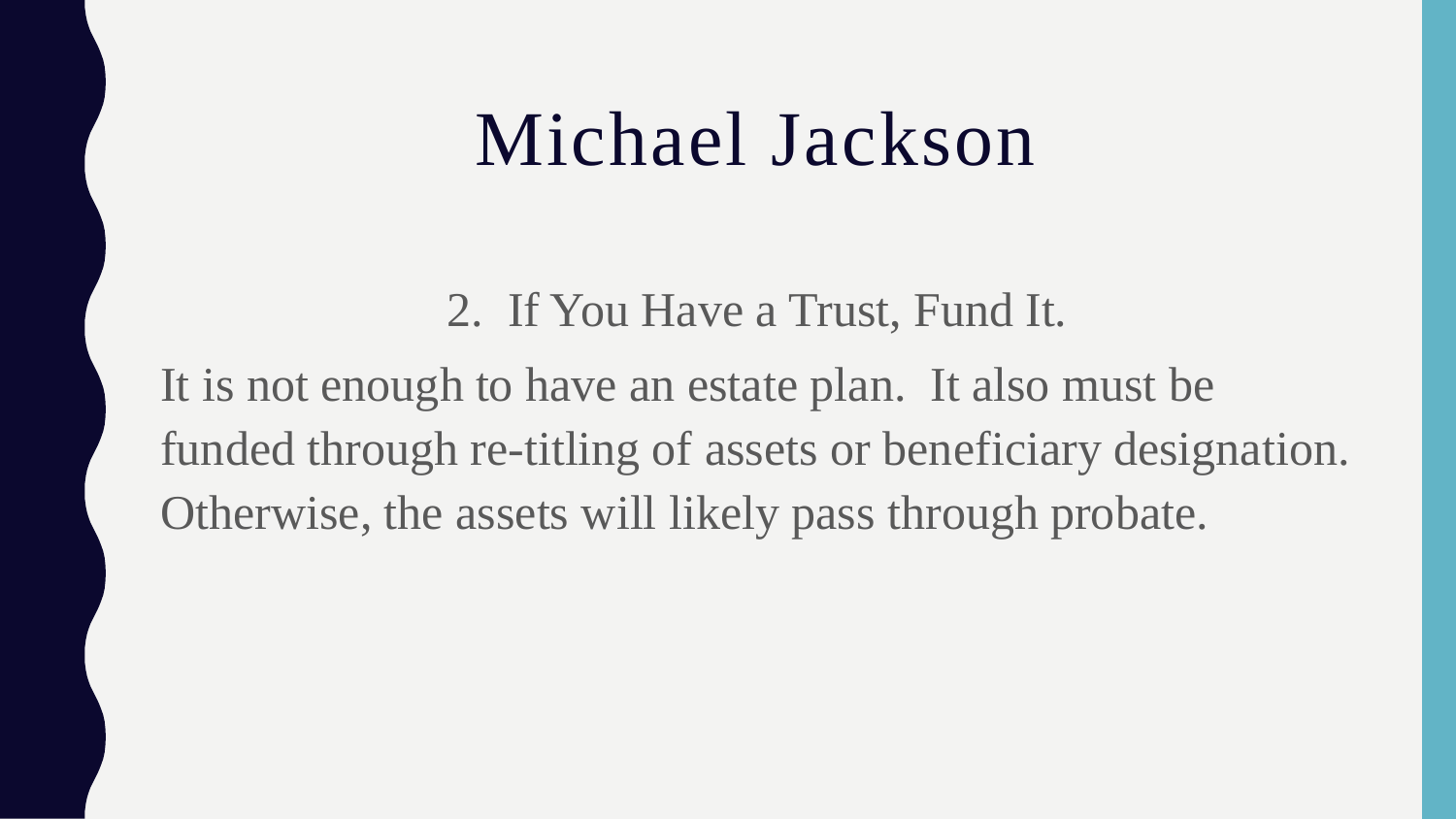# Kobe Bryant

- NBA Superstar
- Died in 2020 helicopter accident with daughter, Gianna
- Had sophisticated estate planning, and had updated his trust several times throughout the 2000s
- But youngest daughter was born in 2019 and trust was never updated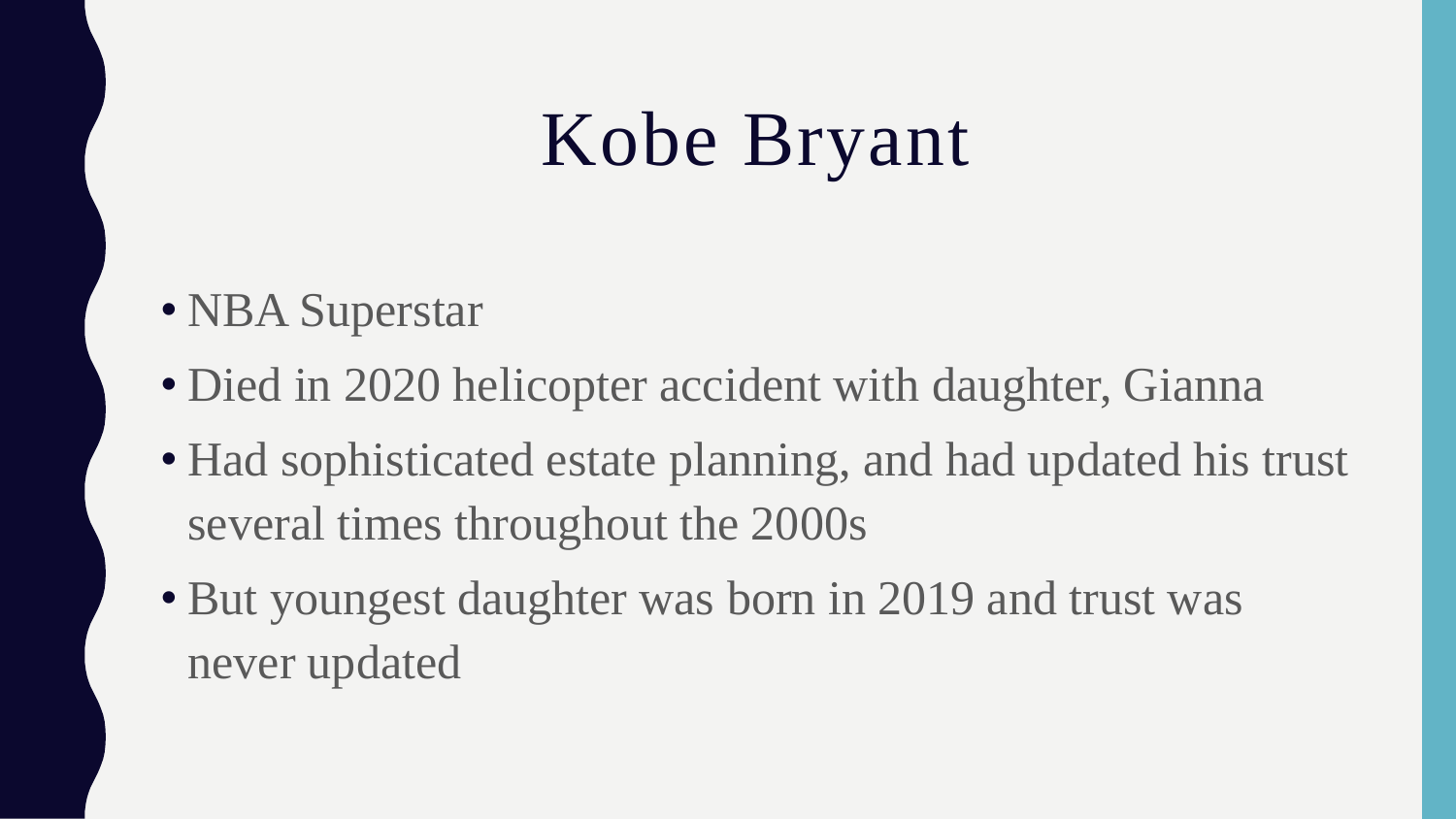# Kobe Bryant

- Result: Trustees have petitioned California probate court to modify the trust and add youngest daughter as beneficiary
- In this case end result probably ok no opposition
- But a cautionary tale: Estate plans should either contain provisions including after-born children in the pool of beneficiaries, or they should be updated immediately after the birth of subsequent children.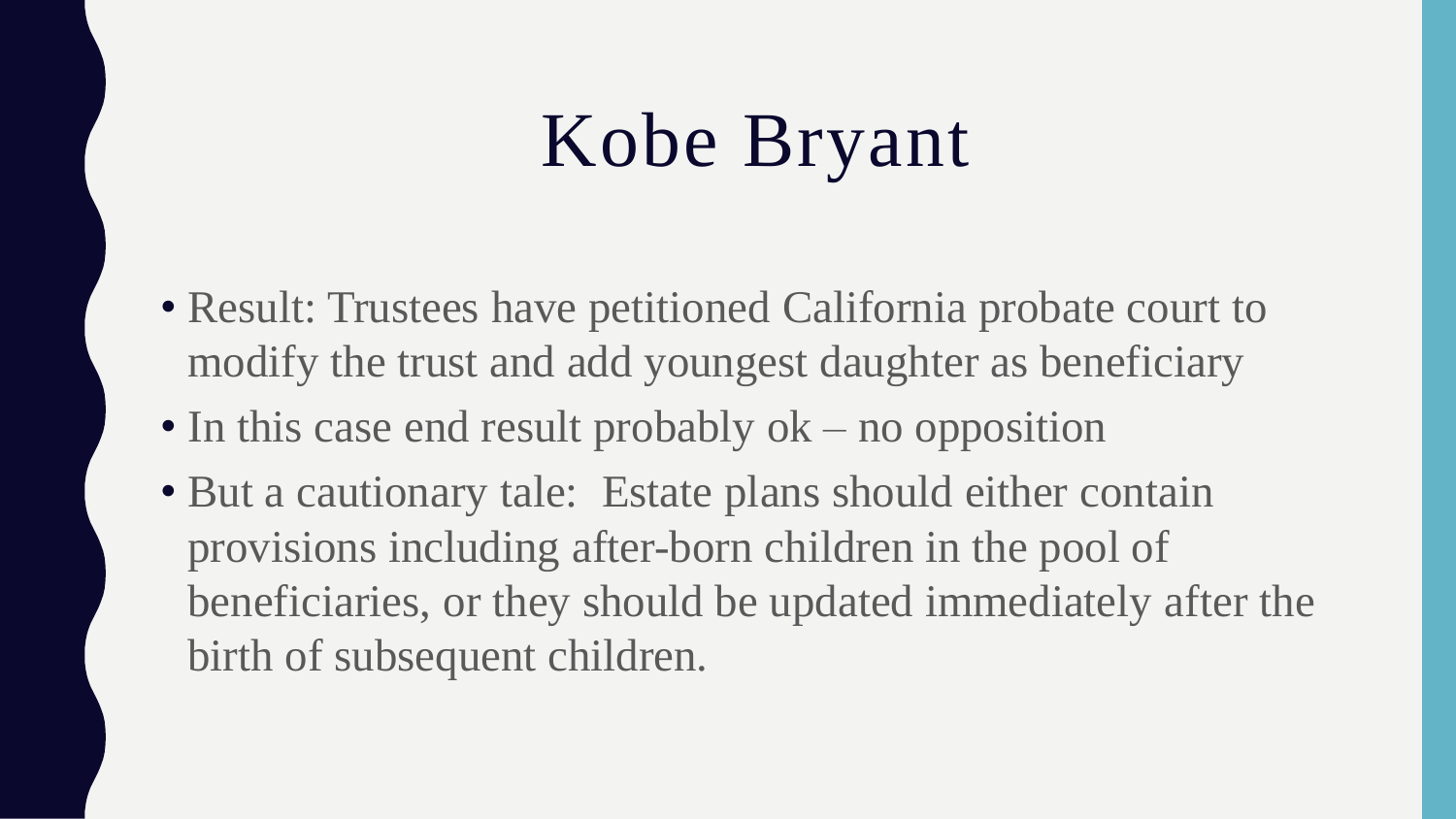# Heath Ledger

- Movie star/Heartthrob
- Died in 2008 of accidental overdose
- Had a daughter, Matilda, with Michelle Williams but he was not married
- Left a three page will from 2003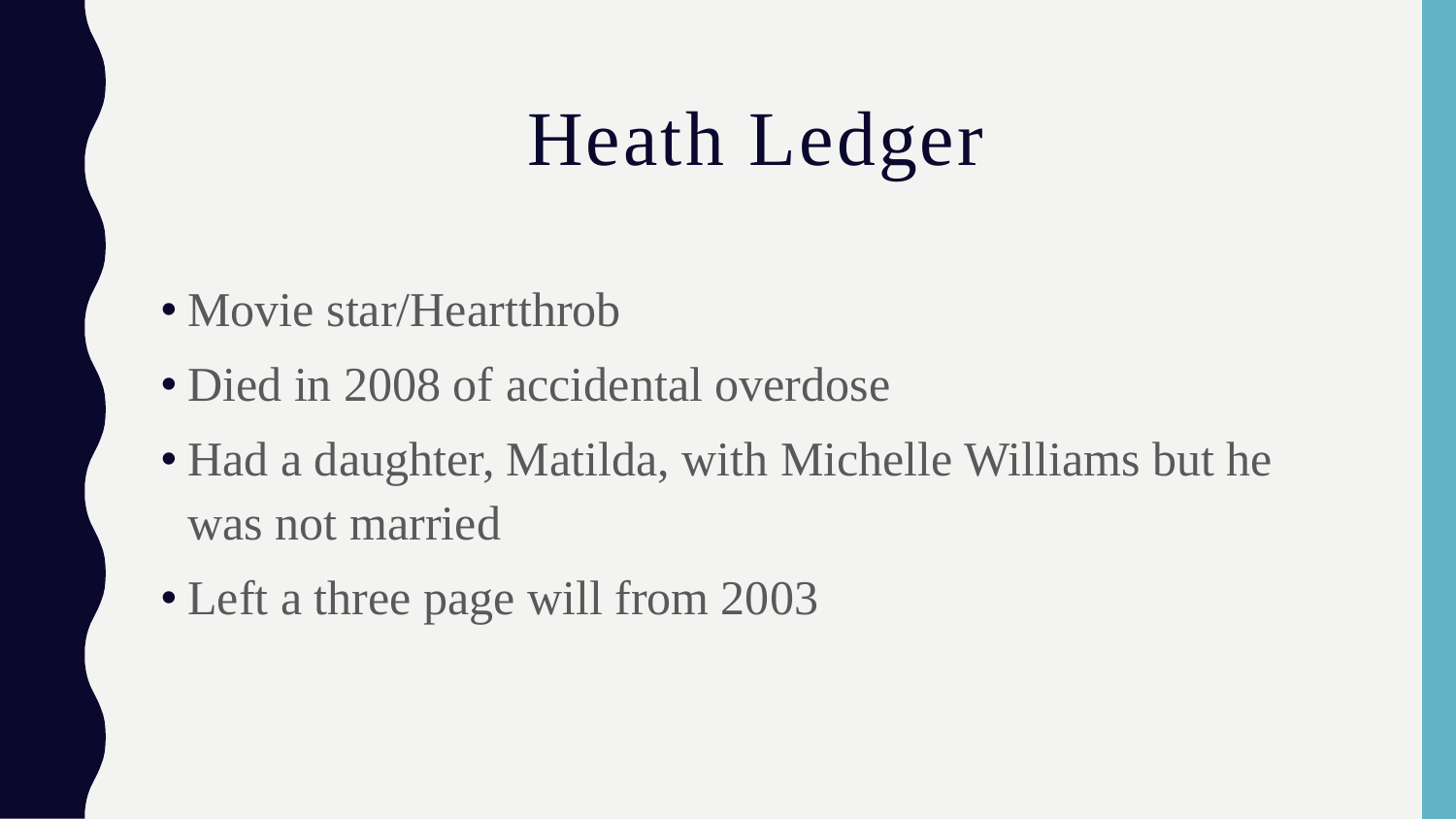# Heath Ledger

- Will left everything to his parents and sister
- It did not include any provisions for his daughter, Matilda, or Michelle Williams
- Luckily conflict was avoided as Heath's parents and sister disclaimed their interests
- See also: Anthony Bourdain and Kate Spade
	- –Both died while separated from spouse, yet still married
	- –Didn't update estate plans to reflect separations, so estranged spouses still controlled burials and inherited assets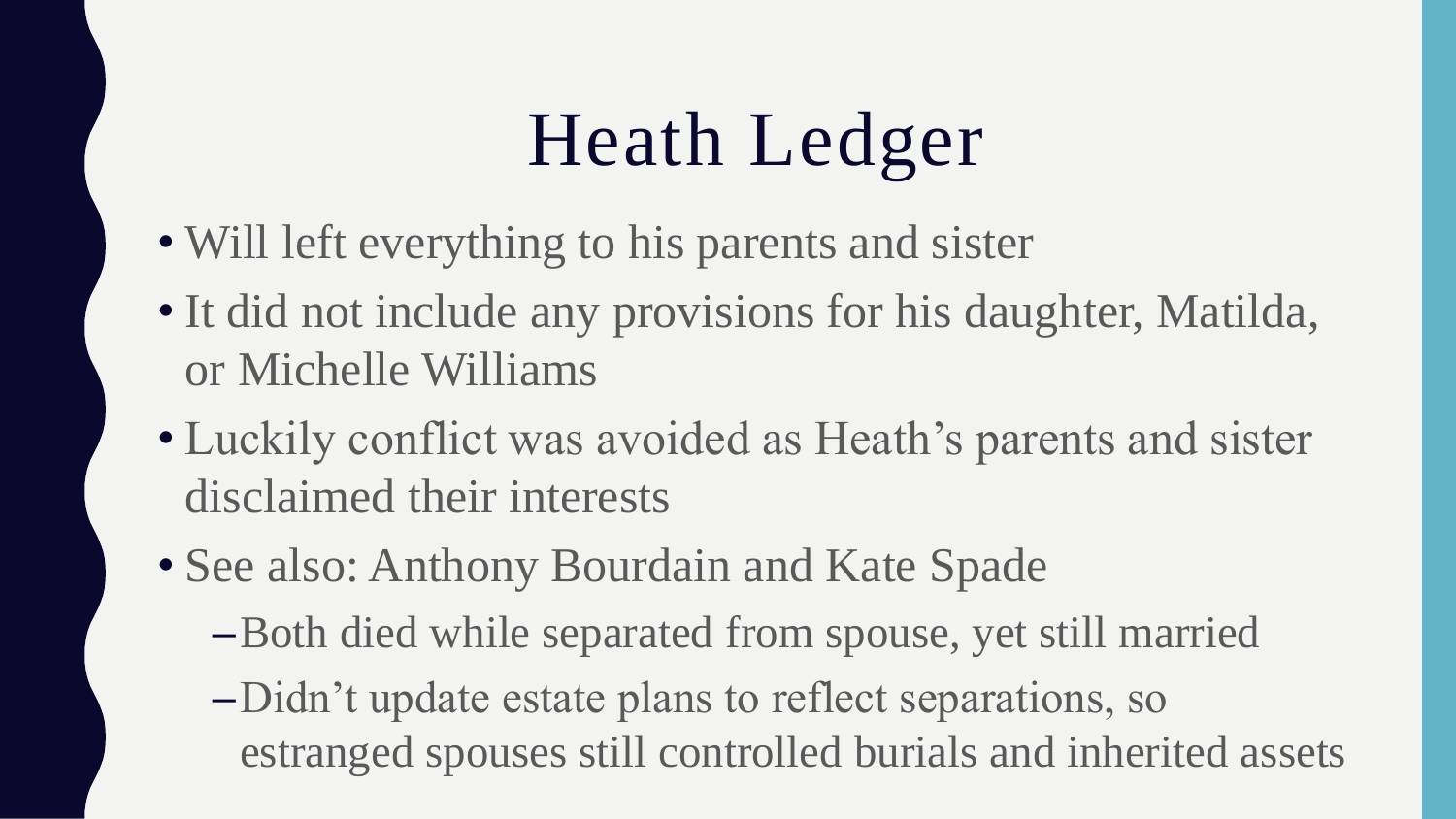### Kobe Bryant and Heath Ledger

3. Update Your Documents.

Even if you have estate planning documents, they need to be monitored and updated upon the birth of a child, or any major life event. If not, it could result in assets going to unintended beneficiaries or unintentional exclusion of family members.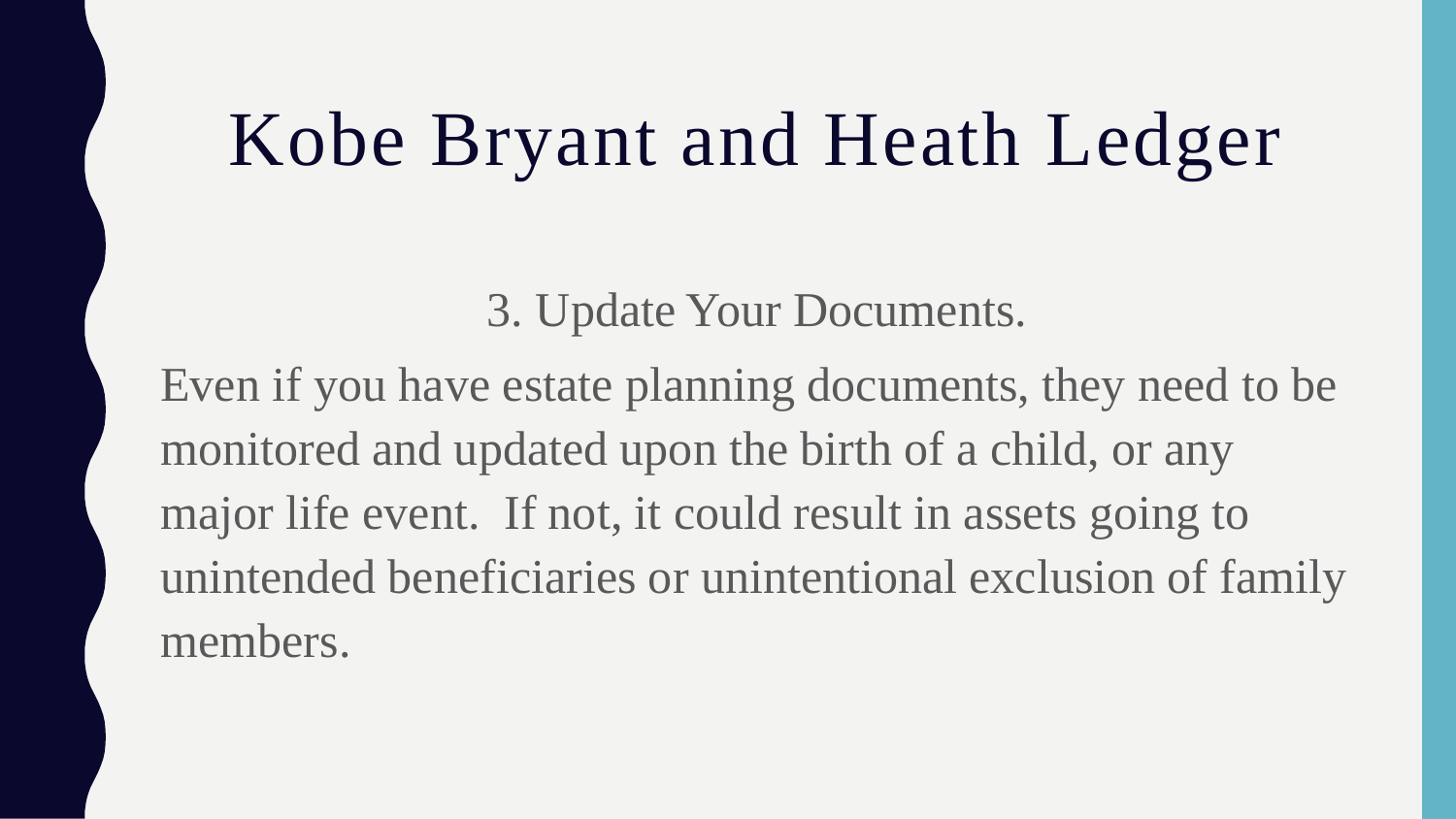- Committed suicide in 2014
- Married to his third wife (Susan) at the time of his death
- Had three children from his previous relationships
- Comprehensive estate planning
	- –Prenuptial Agreement and various trusts set up for the benefit of his wife and children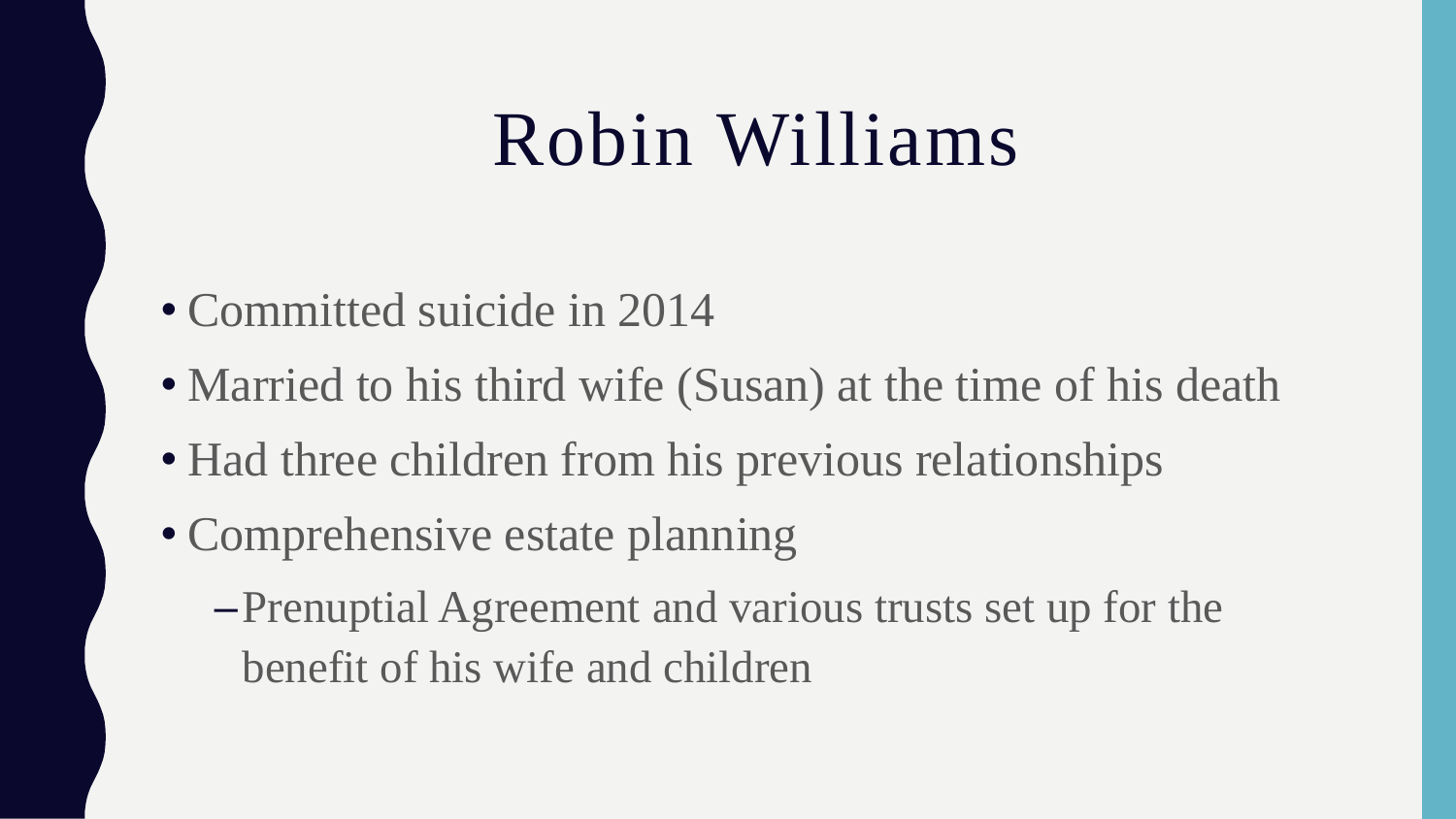- Robin Williams Trust
	- Allowed Susan to reside in the couple's home in Tiburon, CA
	- Napa Valley estate and its contents are distributed to the children's trusts
- Tangible Personal Property (TPP) to children
	- "clothing, jewelry, personal photos taken before marriage to Susan"
	- "Memorabilia and awards in the entertainment industry and the tangible personal property located" in the Napa Valley property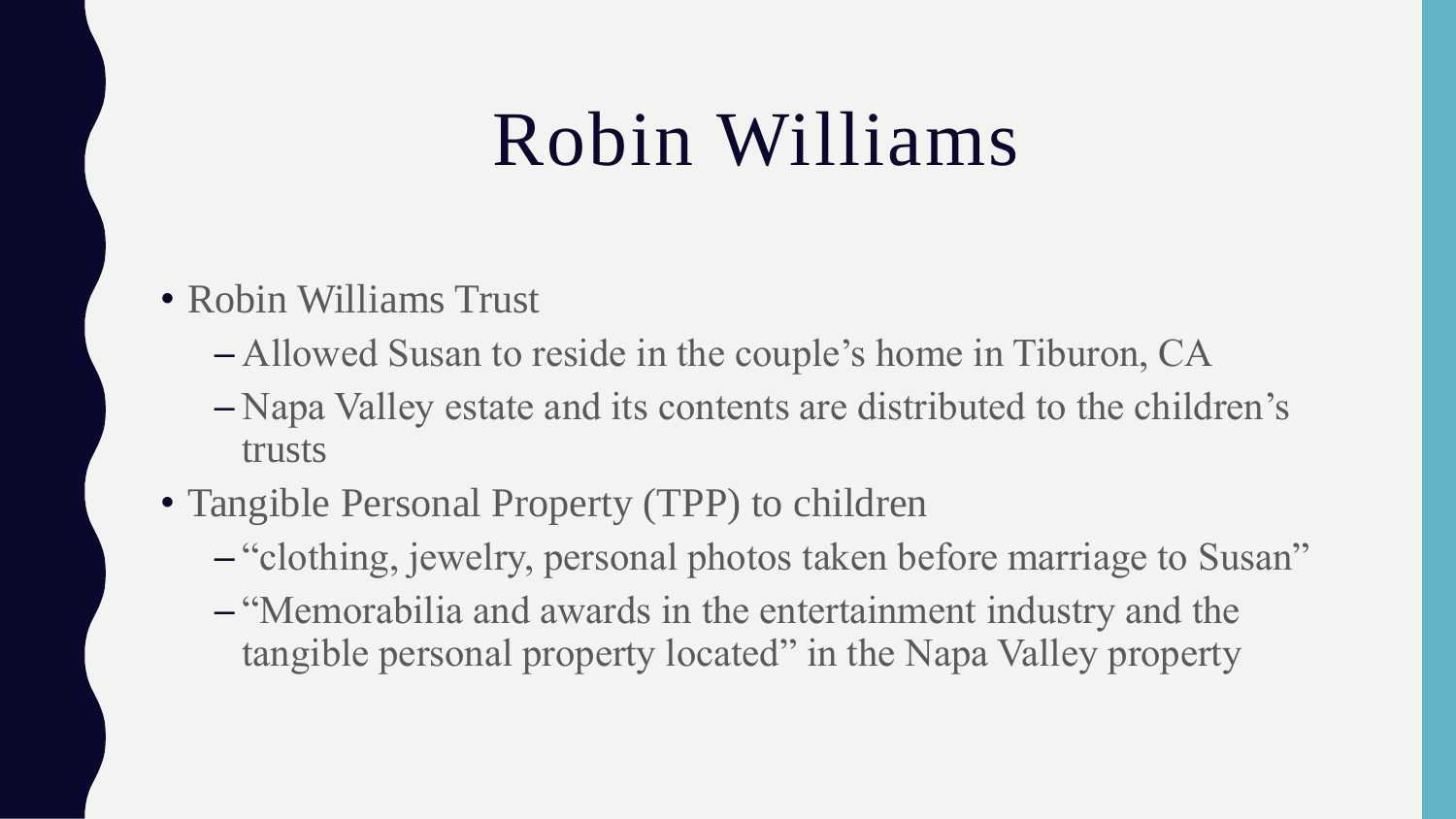- Issue: does this include property in their Tiburon, CA home?
- How is memorabilia, etc. defined?
- What happens to TPP which may be located elsewhere, such as storage?
- Susan filed paperwork asking the probate court to answer these questions; led to legal battle over awards, toys, clothes, etc.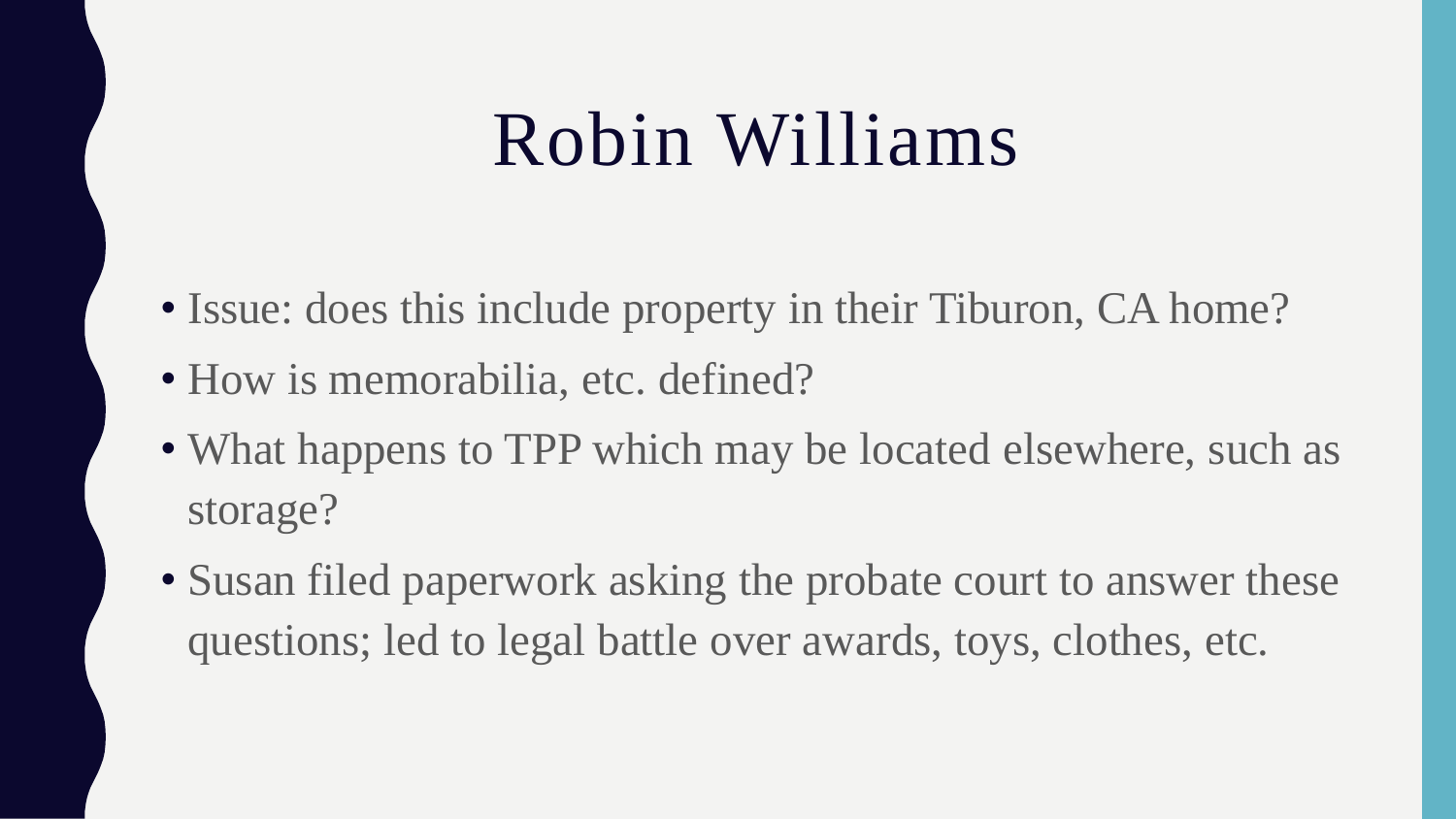4. Be Clear with TPP.

- In addition to planning for the disposition of hard assets, it is also important to account for and identify where TPP where be distributed. Any ambiguity could result in court intervention which the trust specifically was created to avoid.
- Sentimental items sometimes cause more controversy among family member when compared to property which have significant monetary value.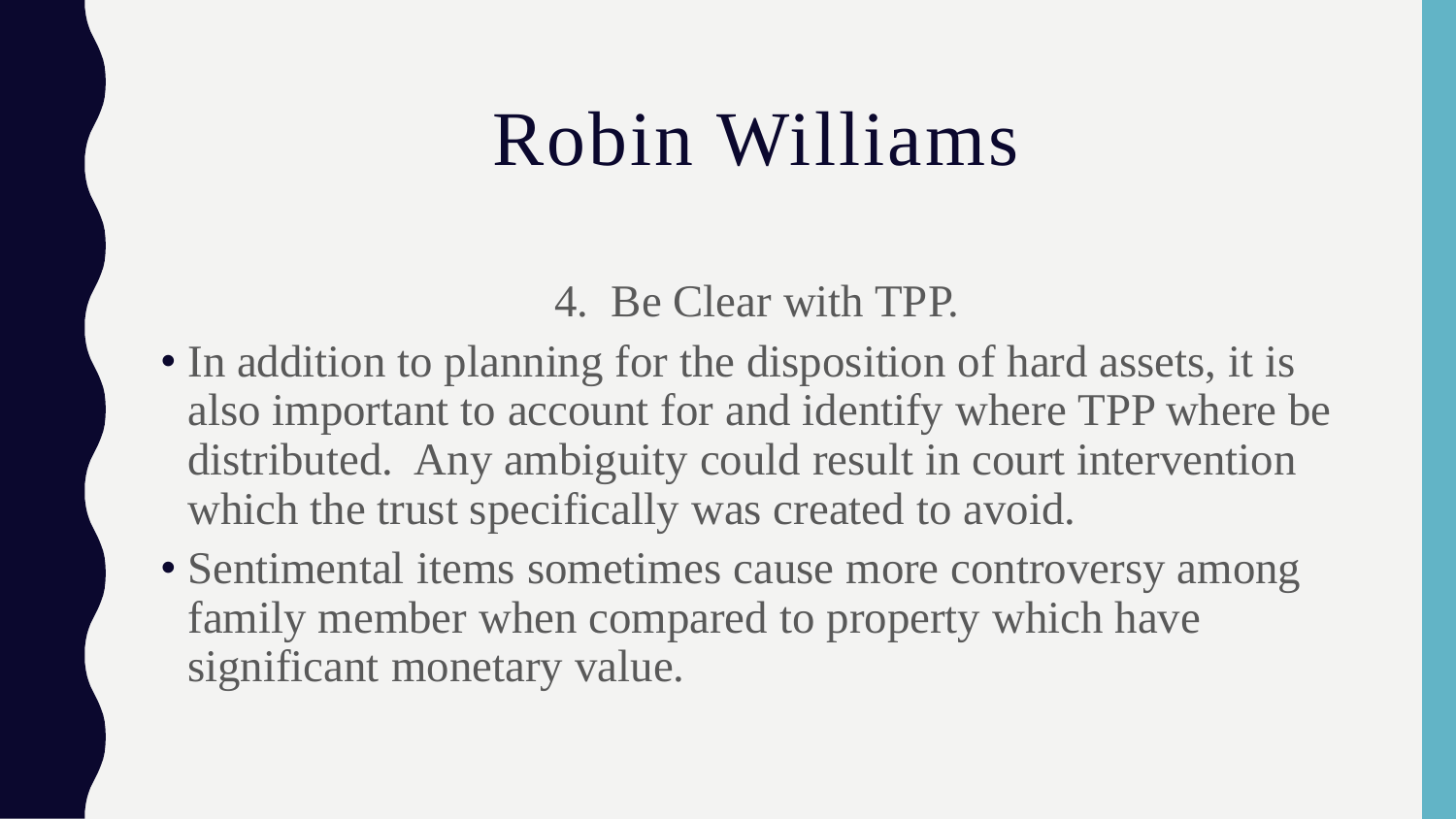# Philip Seymour Hoffman

- Twister, Hunger Games, Mission Impossible, Capote (Oscar for Best Actor)
- Had three children and had been in a long-term relationship at the time of his death
- Despite the fact that they had 3 children together, he and his girlfriend never married
- Died in 2014 with a will signed 2004
	- Funded a trust for one of his three children with the balance to his girlfriend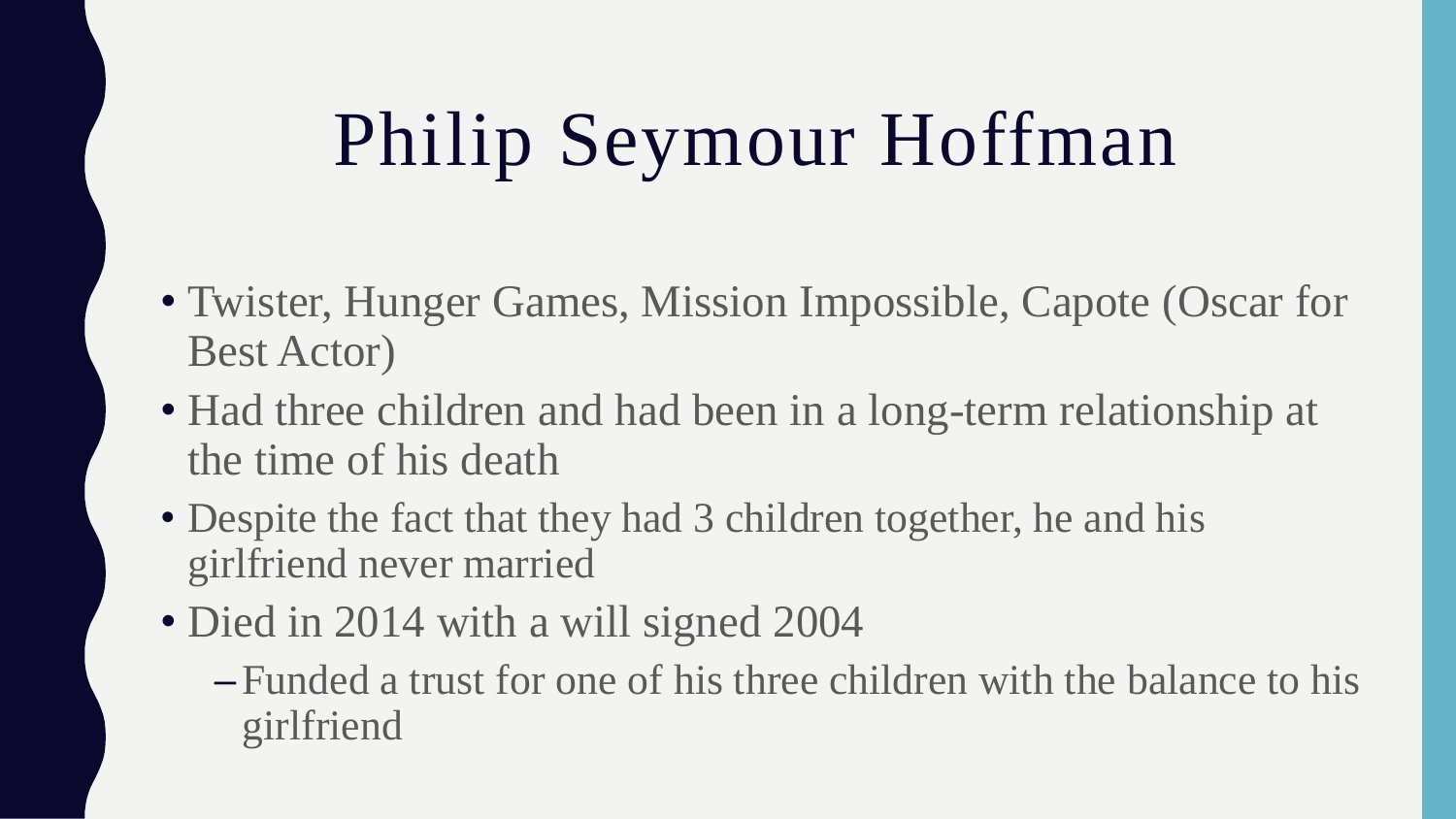# Philip Seymour Hoffman

- With an estate worth upwards of \$35 million, his estate plan should have included tax liability planning
- Estate and gift taxes
	- –\$11,580,000 Individual estate and gift tax exemption
	- –Any amount over is taxed at a rate of 40%
	- –Unlimited marital deduction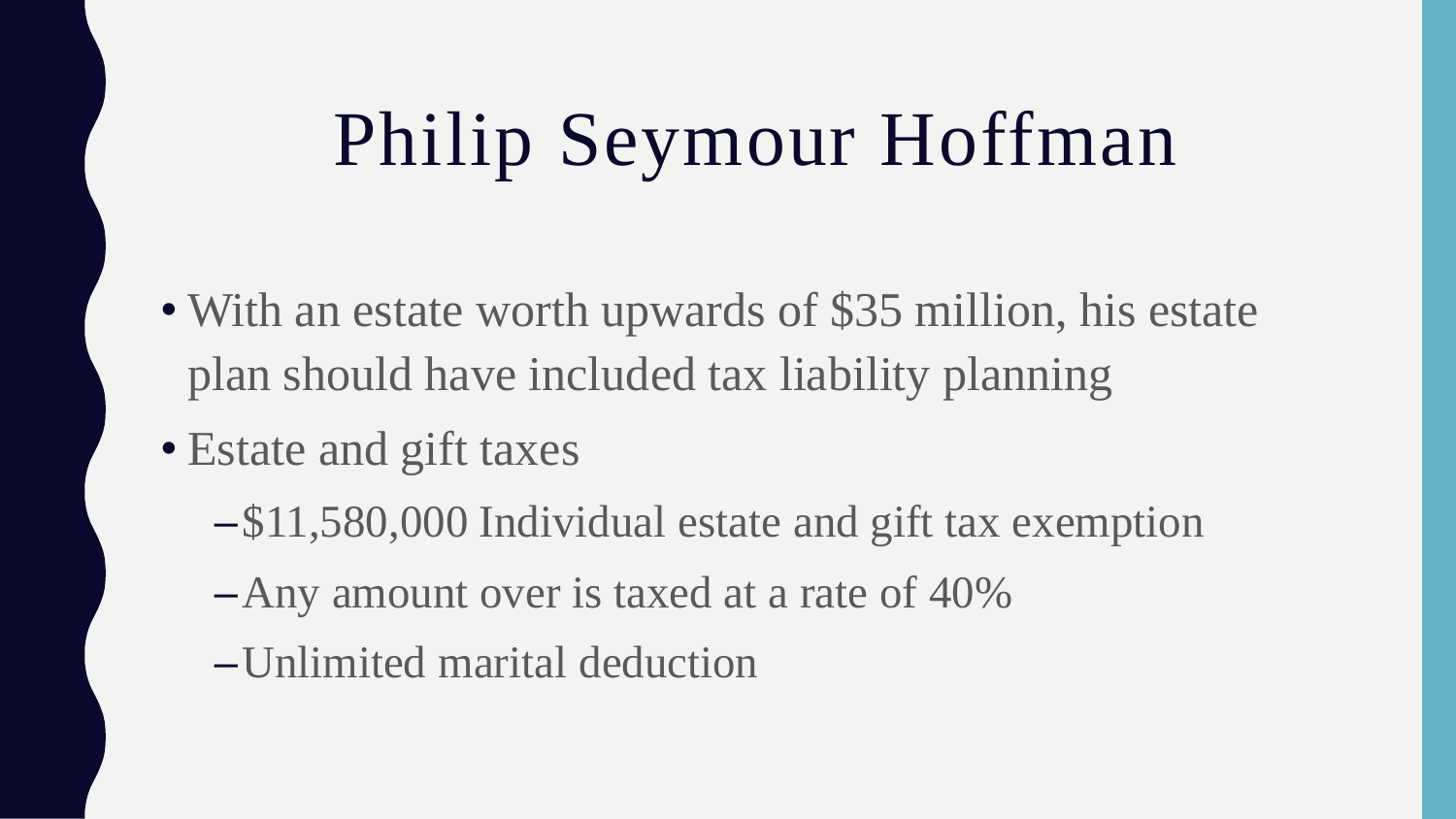# Philip Seymour Hoffman

5. Plan for Taxes

- Use of credit shelter revocable trust planning
	- –Allows the exemption of the surviving spouse to be used as well as the unlimited marital deduction
		- Must be married to claim marital deduction
- Irrevocable, dynastic trusts designed to move assets out of taxable estate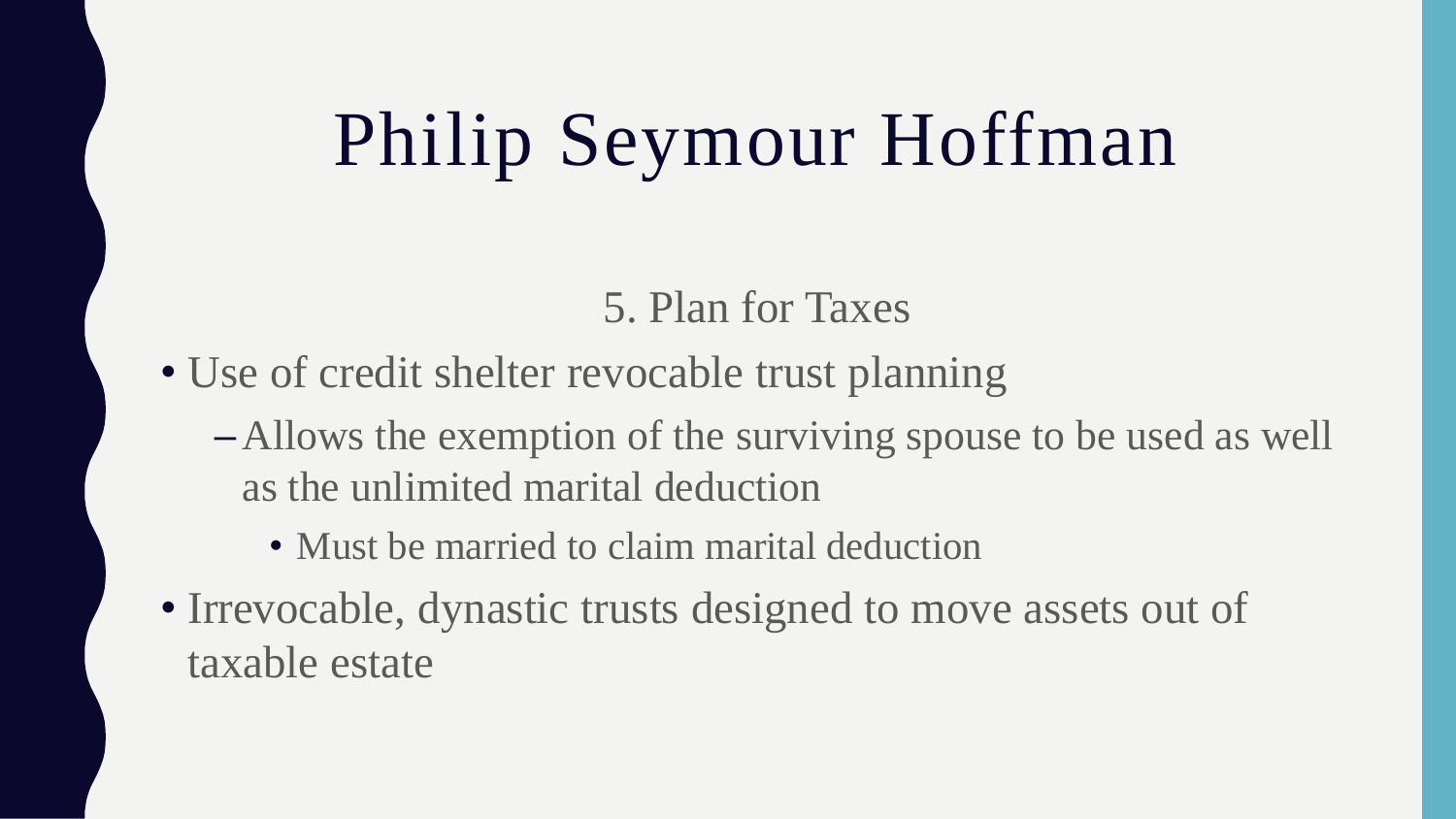- Tony Soprano, The Sopranos
- Died unexpectedly in 2013 of a heart attack while vacationing in Italy
- He had two children and was married at the time of his death
	- –His infant daughter was from his current relationship. He also had a son from a previous relationship
- Net worth estimated at \$70 million, including property in Italy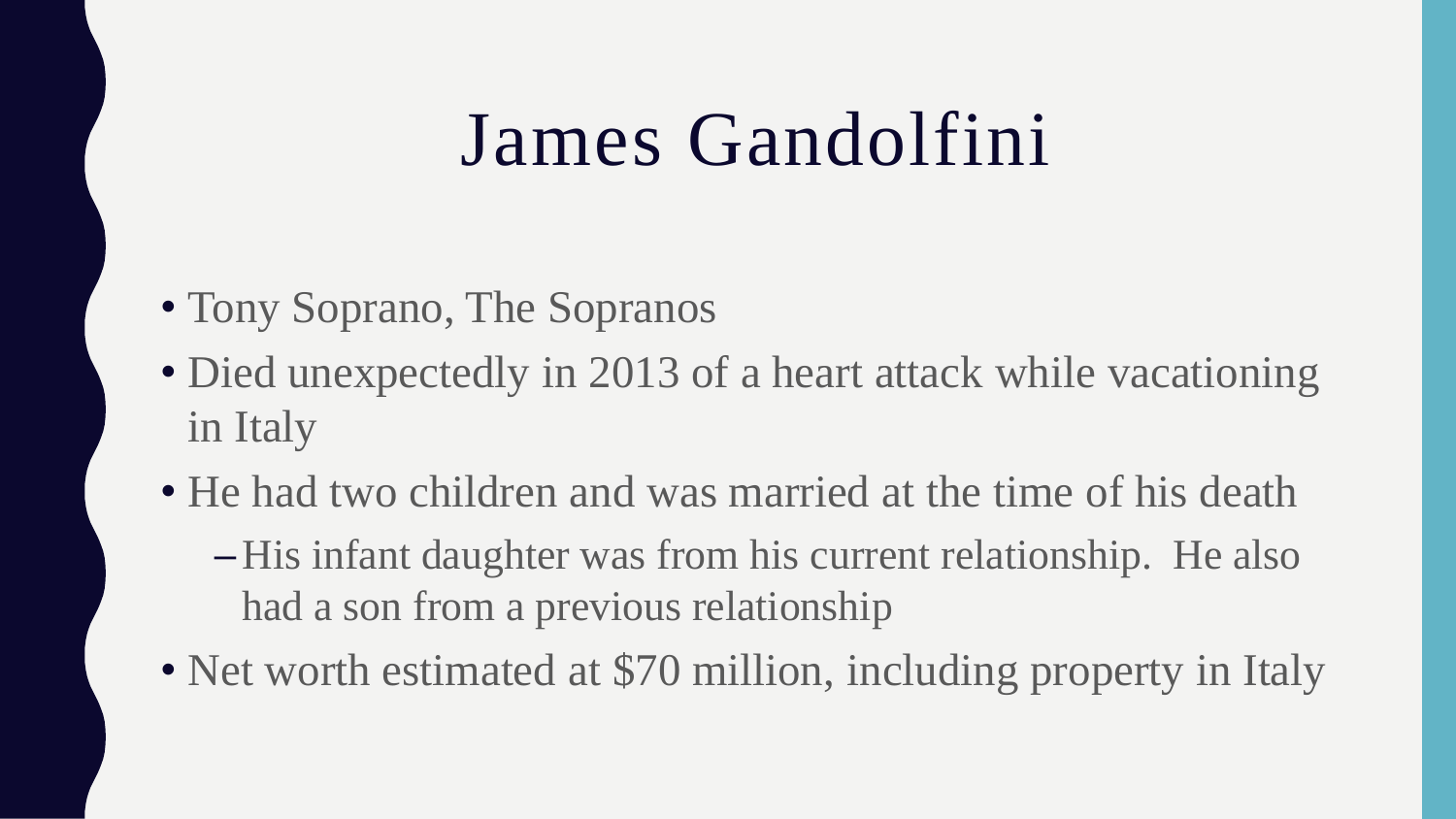- He had a will which was signed in 2012
- It included numerous specific bequests to friends and then divided the estate between his two sisters, his wife, and his infant daughter
- He noted that he made other provisions for his teenage son Michael
	- \$7 million life insurance policy which was put in a trust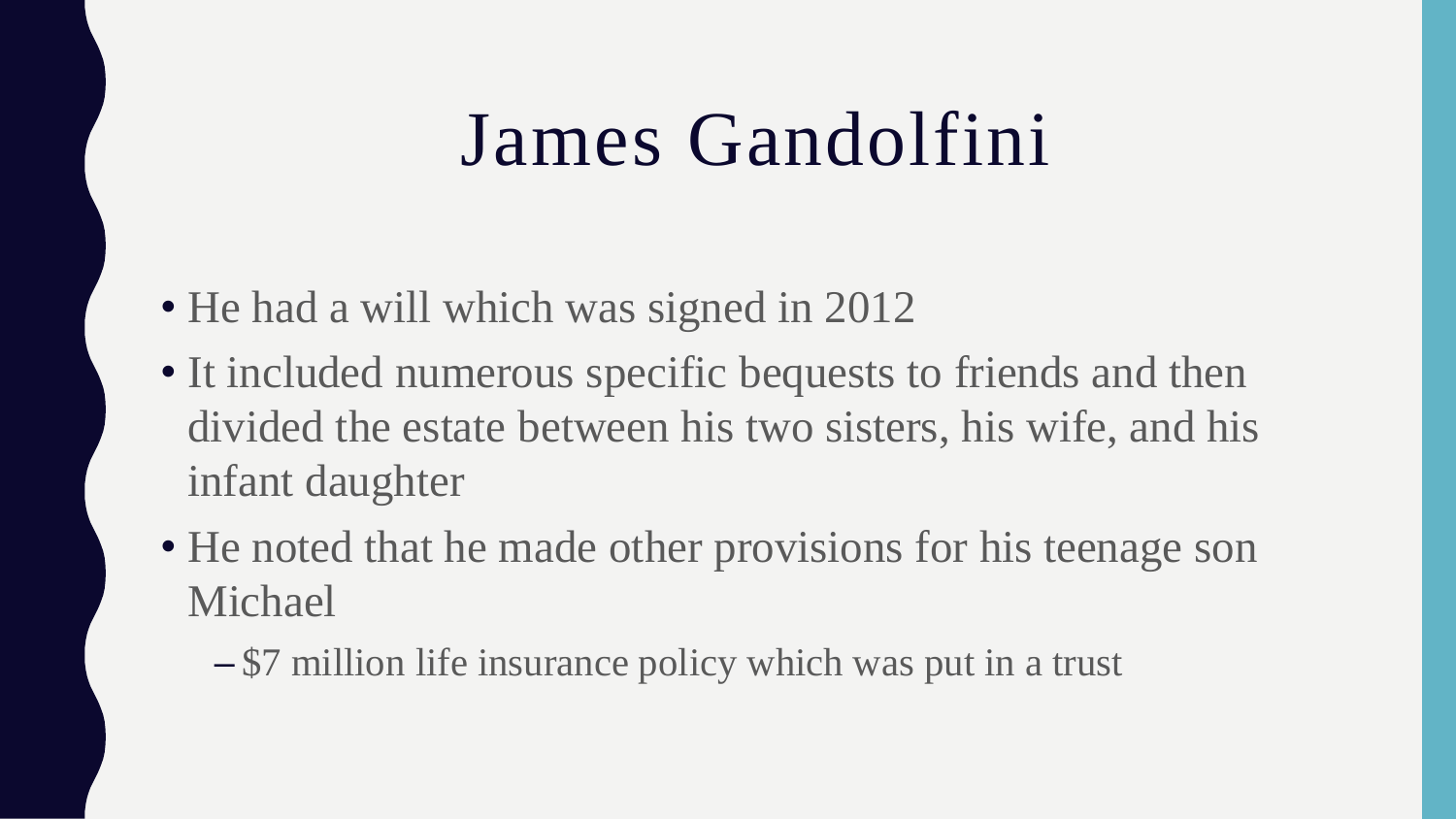#### • Foreign Property

- –There was a provision in his U.S. will providing for the distribution of his Italian property to his two kids
- –However, Italian inheritance laws dictate such disposition
	- Children are automatically given half and his wife a quarter, meaning he only had the right to give away the last quarter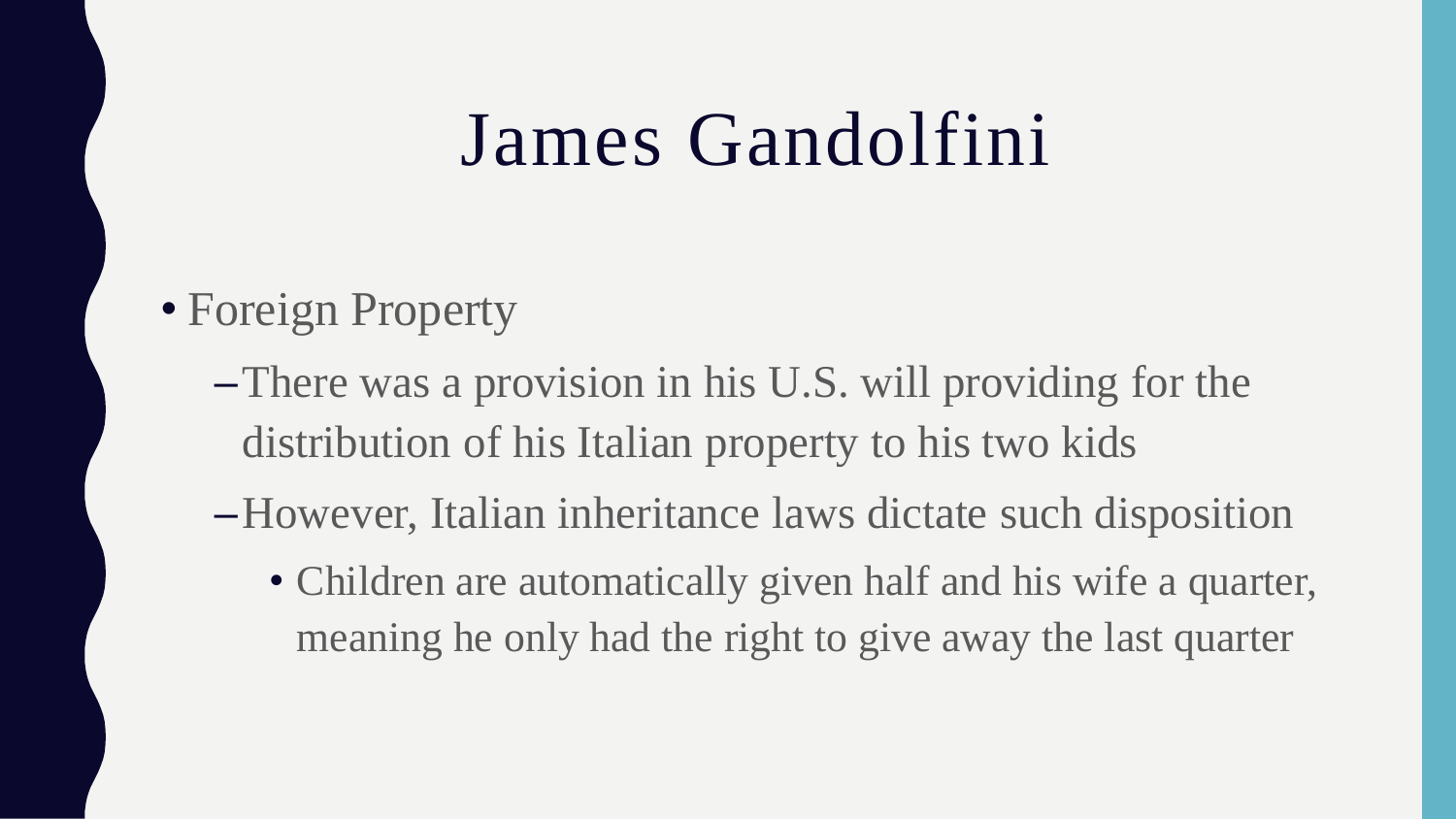6. Plan for Foreign Property and Know the Local Laws.

Despite the intention to give the whole property to his children, his wishes can not be fulfilled due to Italy's inheritance laws.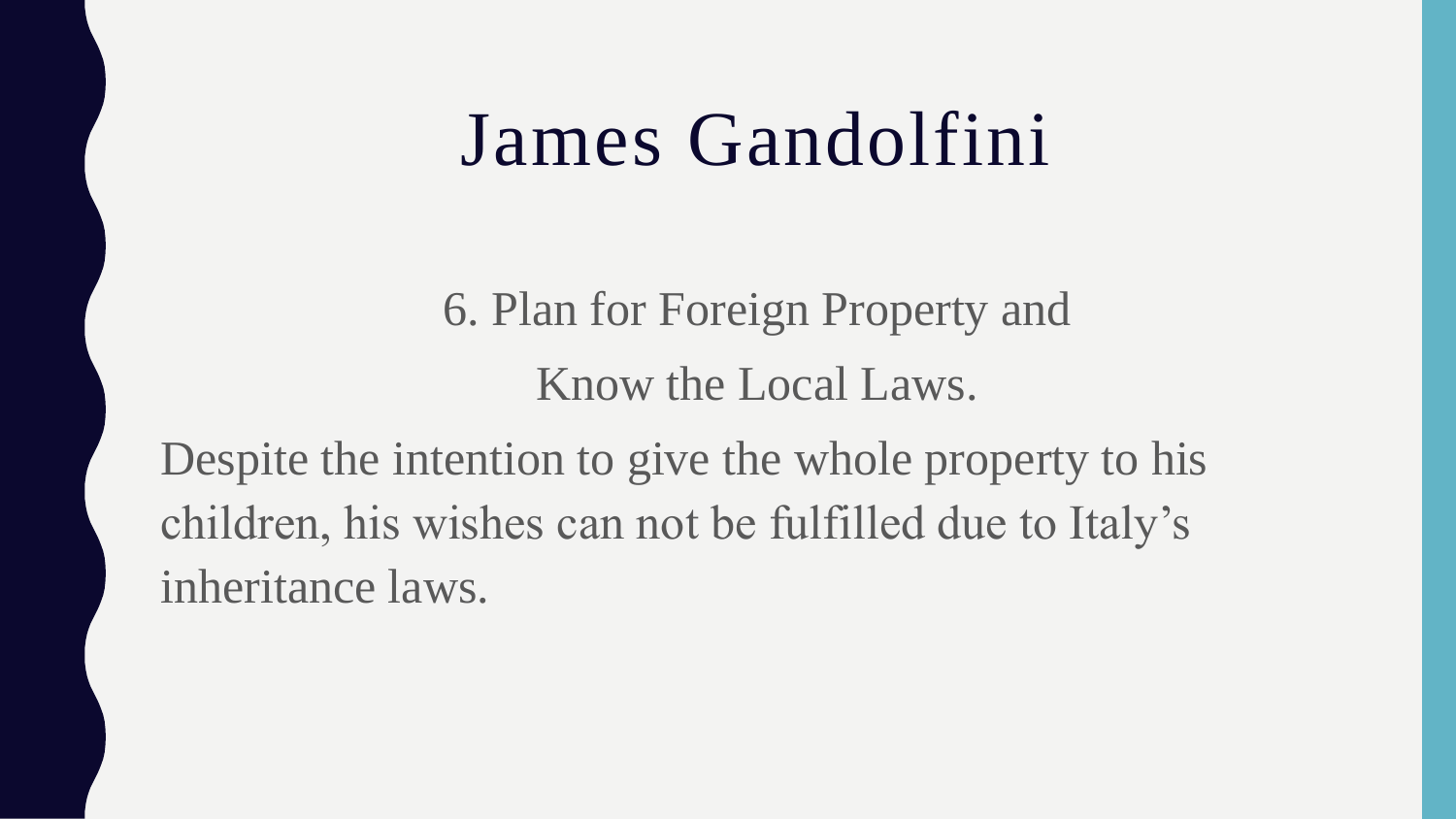# Whitney Houston

- Iconic Pop Star
- Downed in 2012 in a bathtub
- Divorced from Bobby Brown and had one child, Bobbi Kristina
- Had a will from 1993, the year before her daughter's birth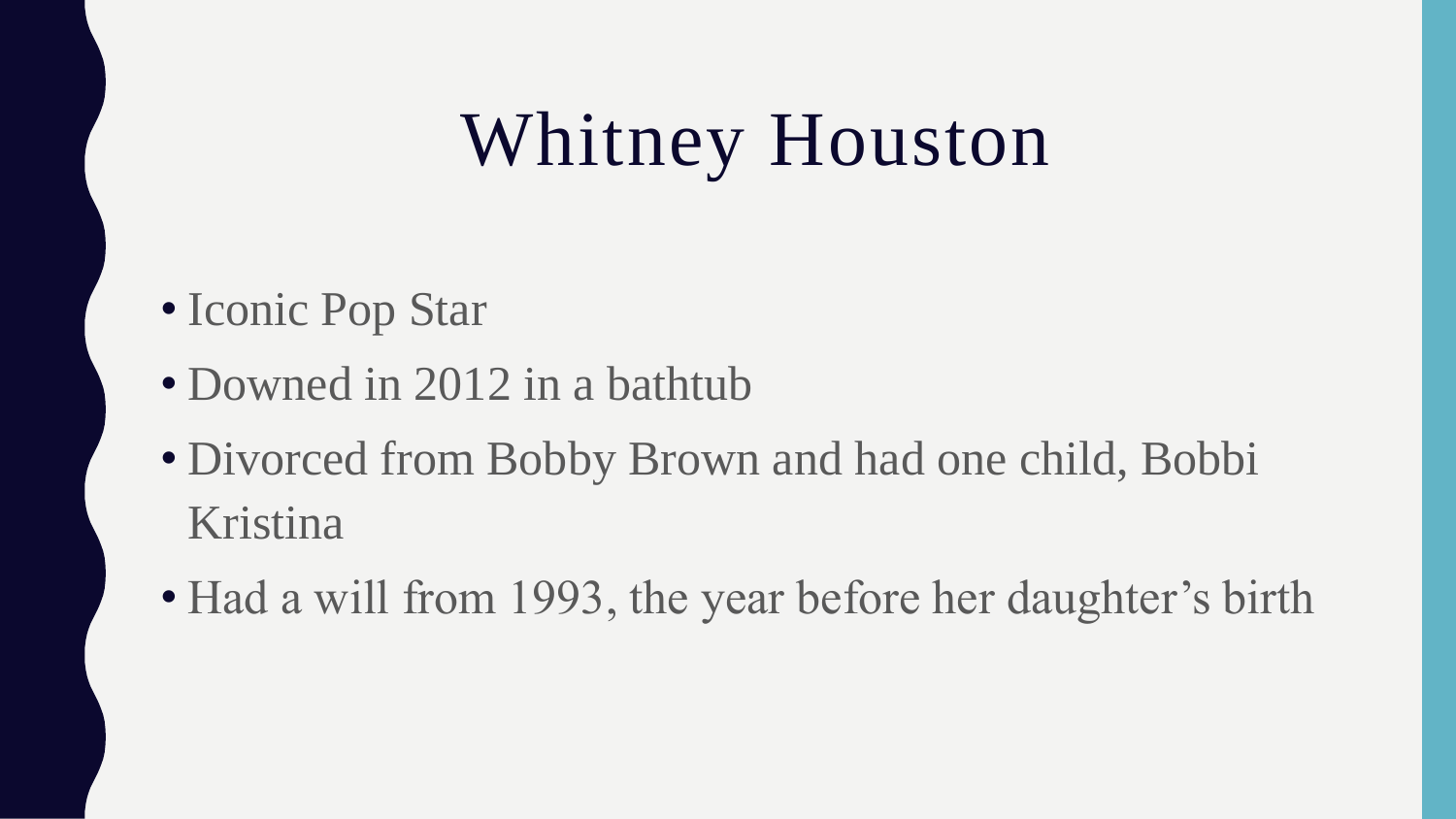# Whitney Houston

- Will provided for his daughter to receive 10% of her estate upon reaching age 18 and the balance upon reaching age 21
- Given her net worth, that amounted to millions of dollars falling into the hands of a teenager
- Unfortunately, Bobbi Kristina only received the first payout, as she passed away in 2015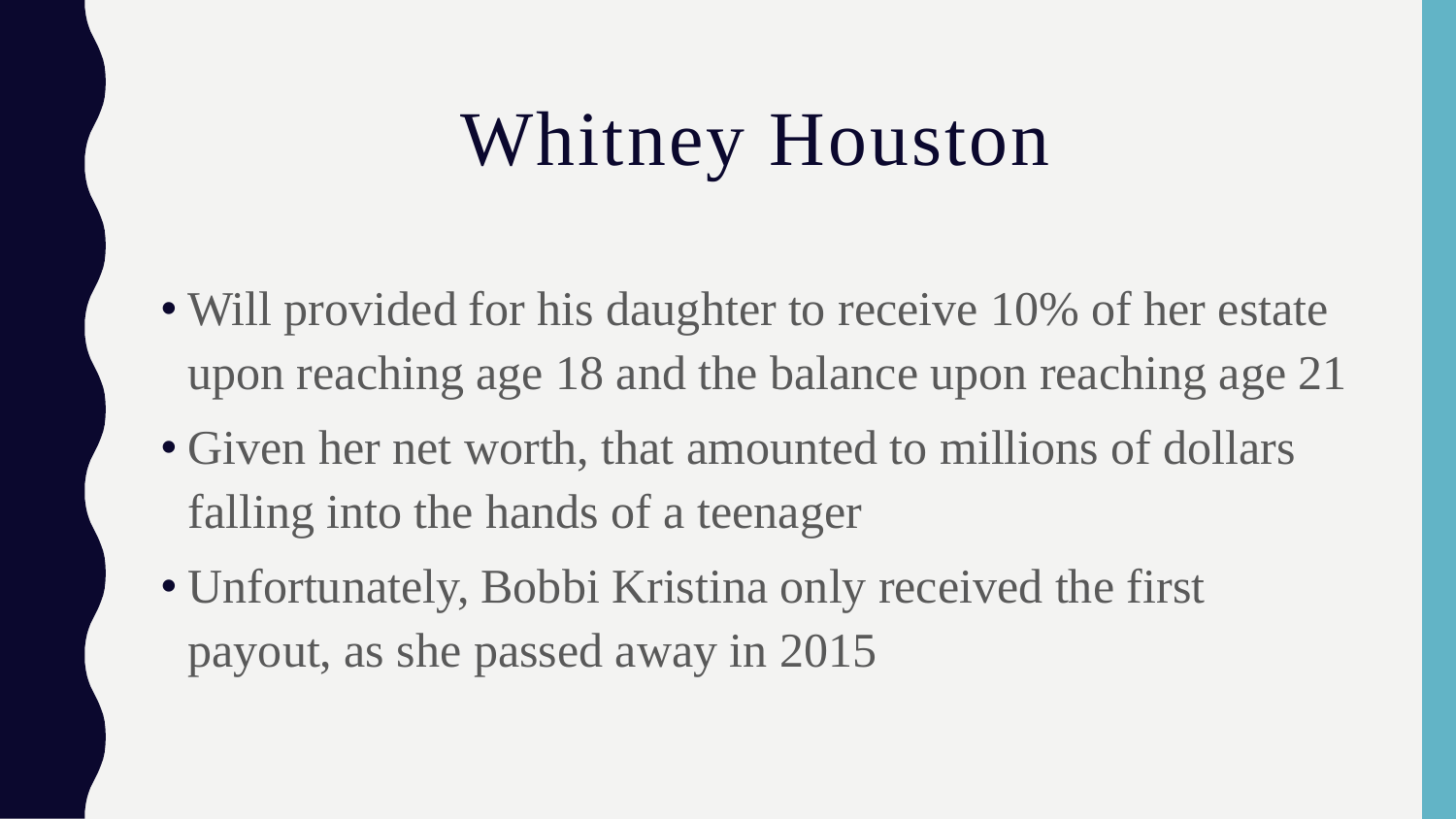# Whitney Houston

7. Plan for Distributions to Young Beneficiaries Receiving outright distributions at 18 or 21 is not advised given the maturity level of most individuals at that age. Consider, instead, providing for staggered distributions at 25, 30 and 35, for example. This provides some control and protection over the assets as the beneficiaries mature.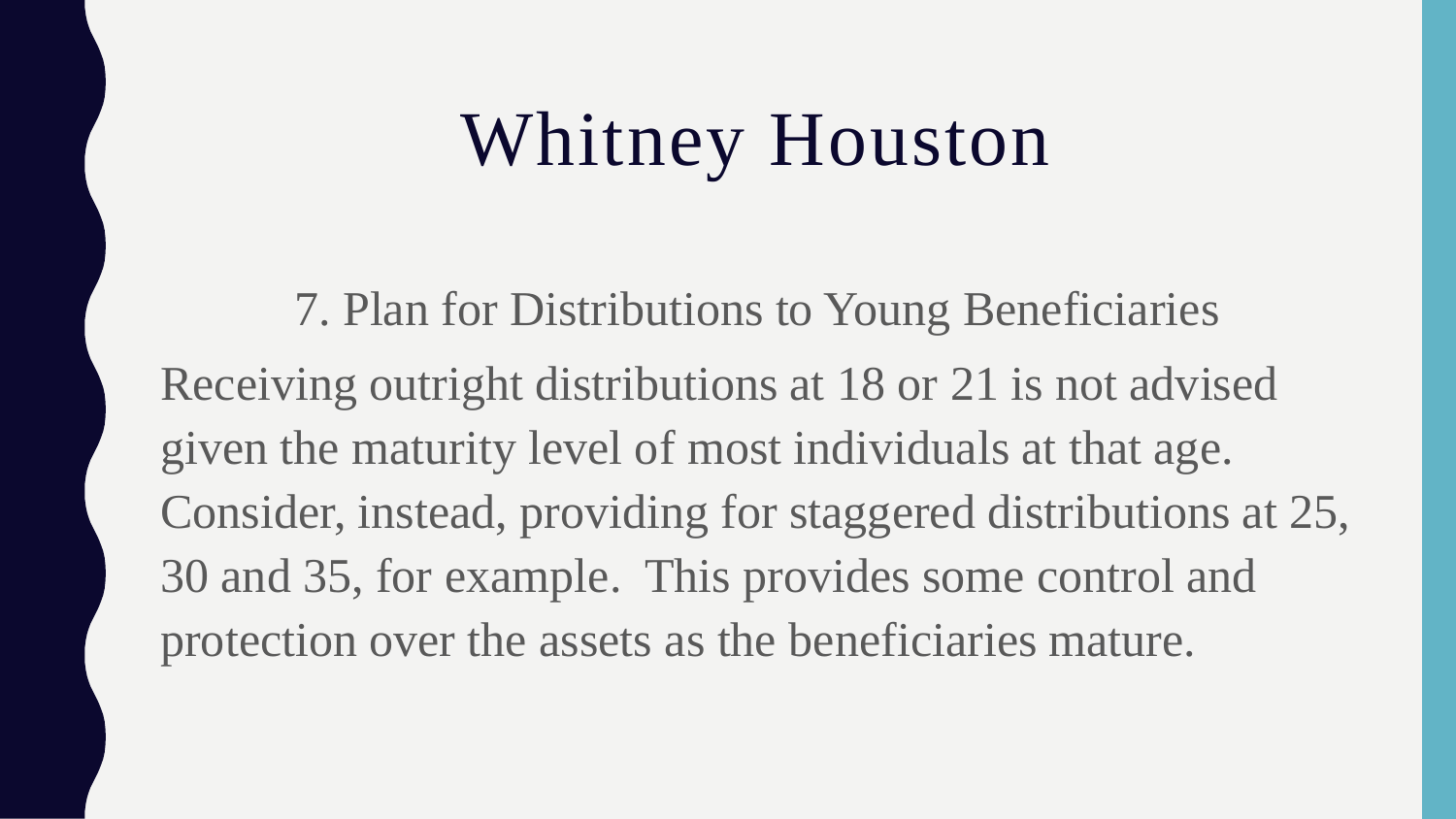# Casey Kasem

- Radio DJ and personality
- Diagnosed with Lewy Body Dementia in 2007 and died in 2014
- Had 3 children from a previous relationship and one child with his second wife, to whom he was married at the time of his death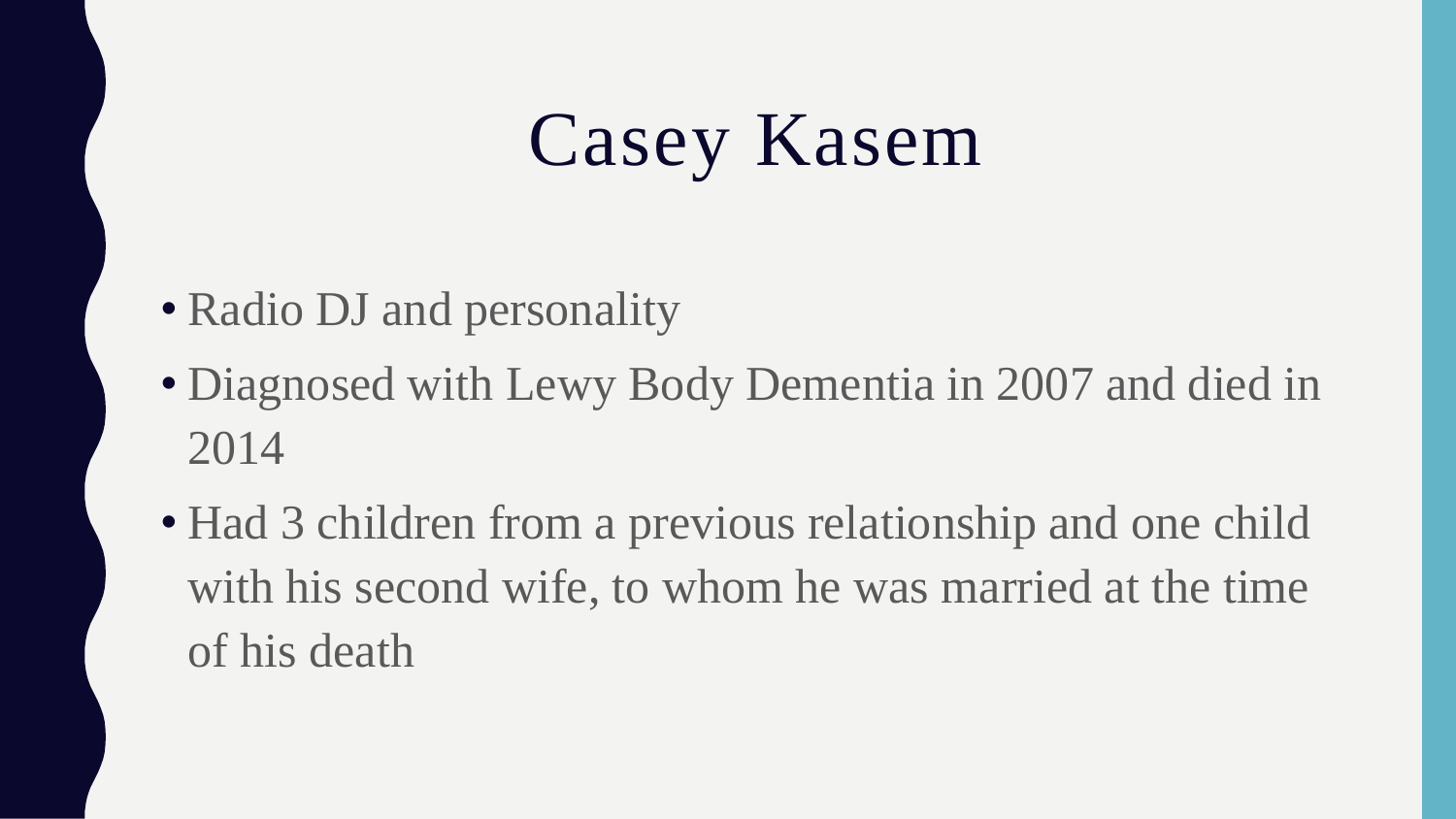# Casey Kasem

- Bitter relationship between the children from his first marriage and his second wife
- These strained family relationships led to fighting towards the end of his life and following his death
	- Family fought over dueling HCPOAs and his end of life wishes
	- –Also fought over the disposition of his body
	- –Allegations of elder abuse soon followed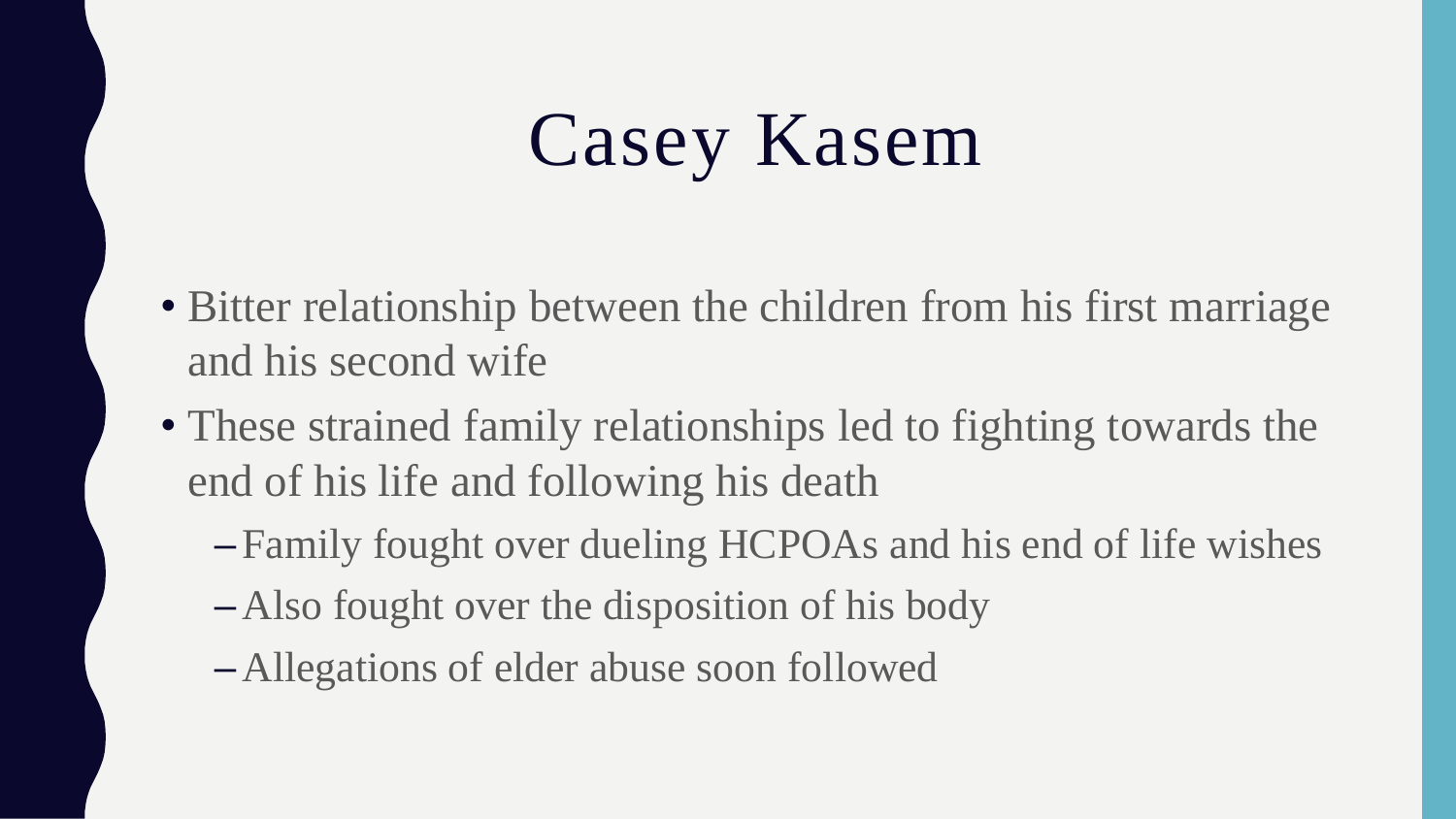# Casey Kasem

8. Plan for Incapacity

Every individual over the age of 18 should have POAs in place. Once in place, monitor and update throughout your lifetime. Absent these documents, a guardianship proceeding will be necessary.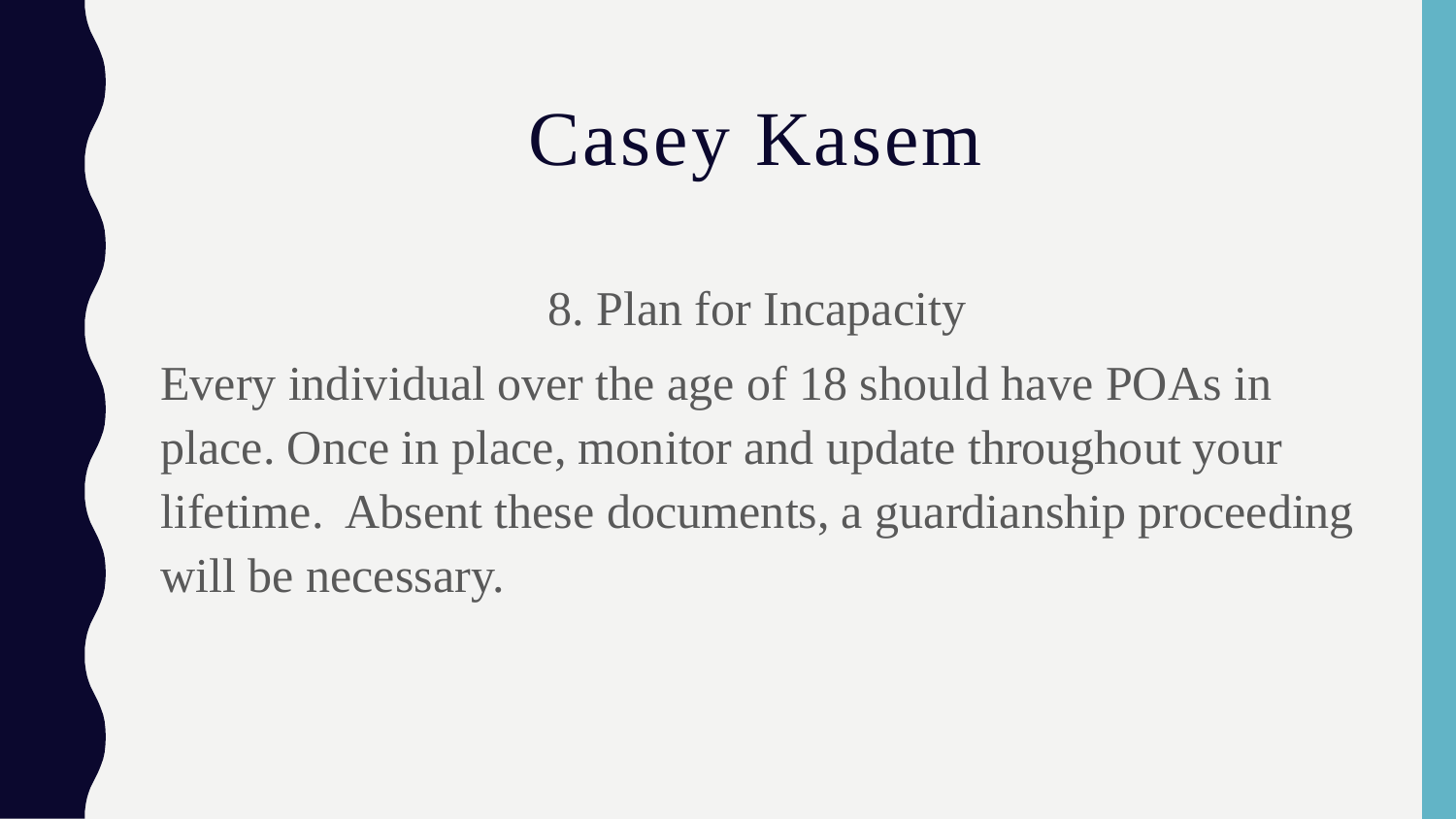- Anna Nicole Smith (a former playboy model) married J. Howard Marshall (an oil tycoon and her senior by 63 years)
- Fourteen months into the marriage, J. Howard Marshall died in 1995
- Anna Nicole was not named as a beneficiary in his will
- She sued alleging that he intended to provide for her
- She died in 2007 while the litigation was pending, leaving behind a 5 month old daughter, Danielyn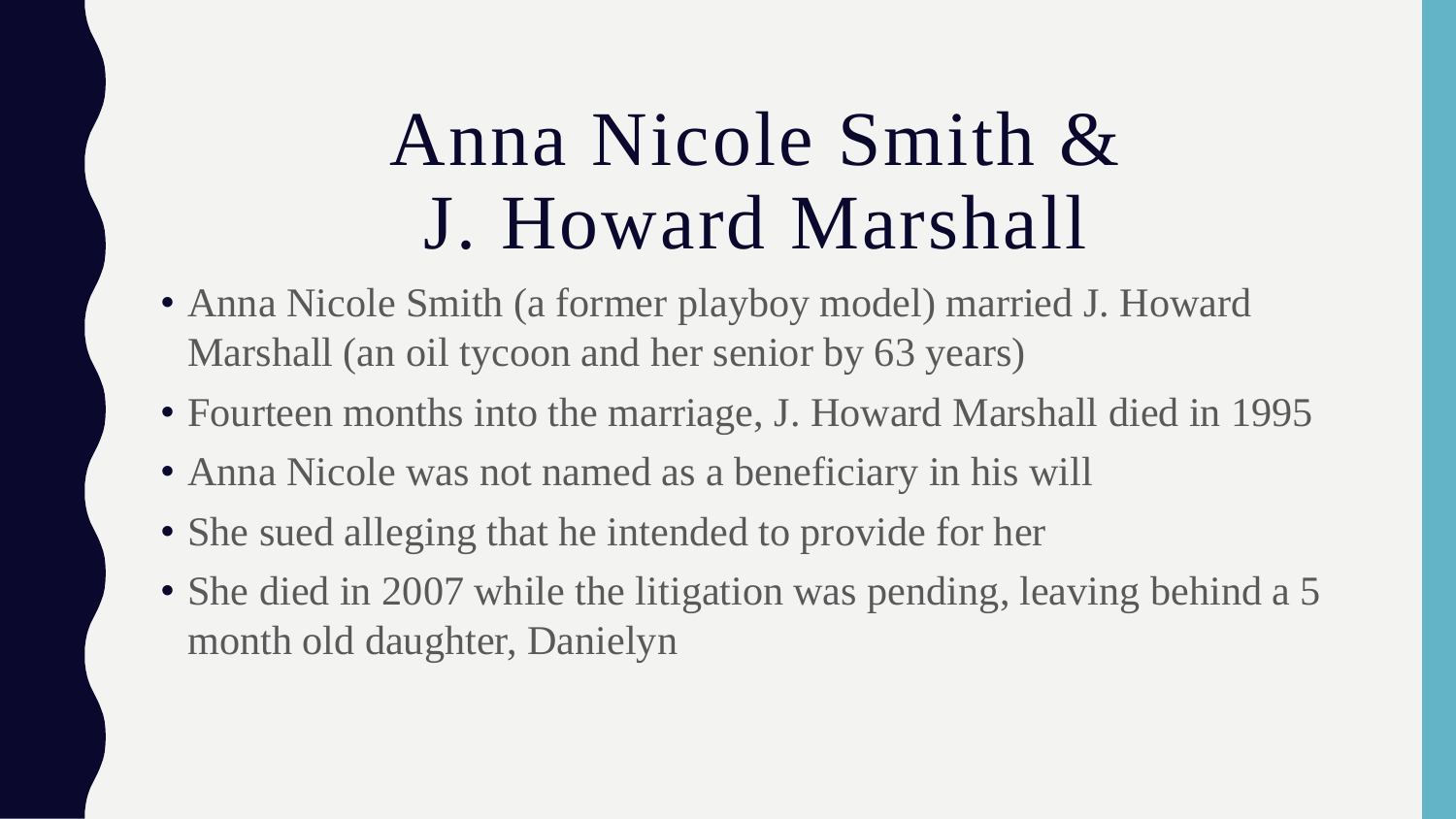- Anna Nicole teamed up with one of J. Howard Marshall's sons (Howard III, who had been disinherited) in the lawsuit
- Initially, the probate court ruled against Anna Nicole
- Anna Nicole then filed for bankruptcy, alleging that Pierce Marshall (J. Howard Marshall's oldest son) had interfered with her inheritance
- Initially, that court awarded her a \$474 million judgment, however, it was subsequently reversed by the U.S. Supreme Court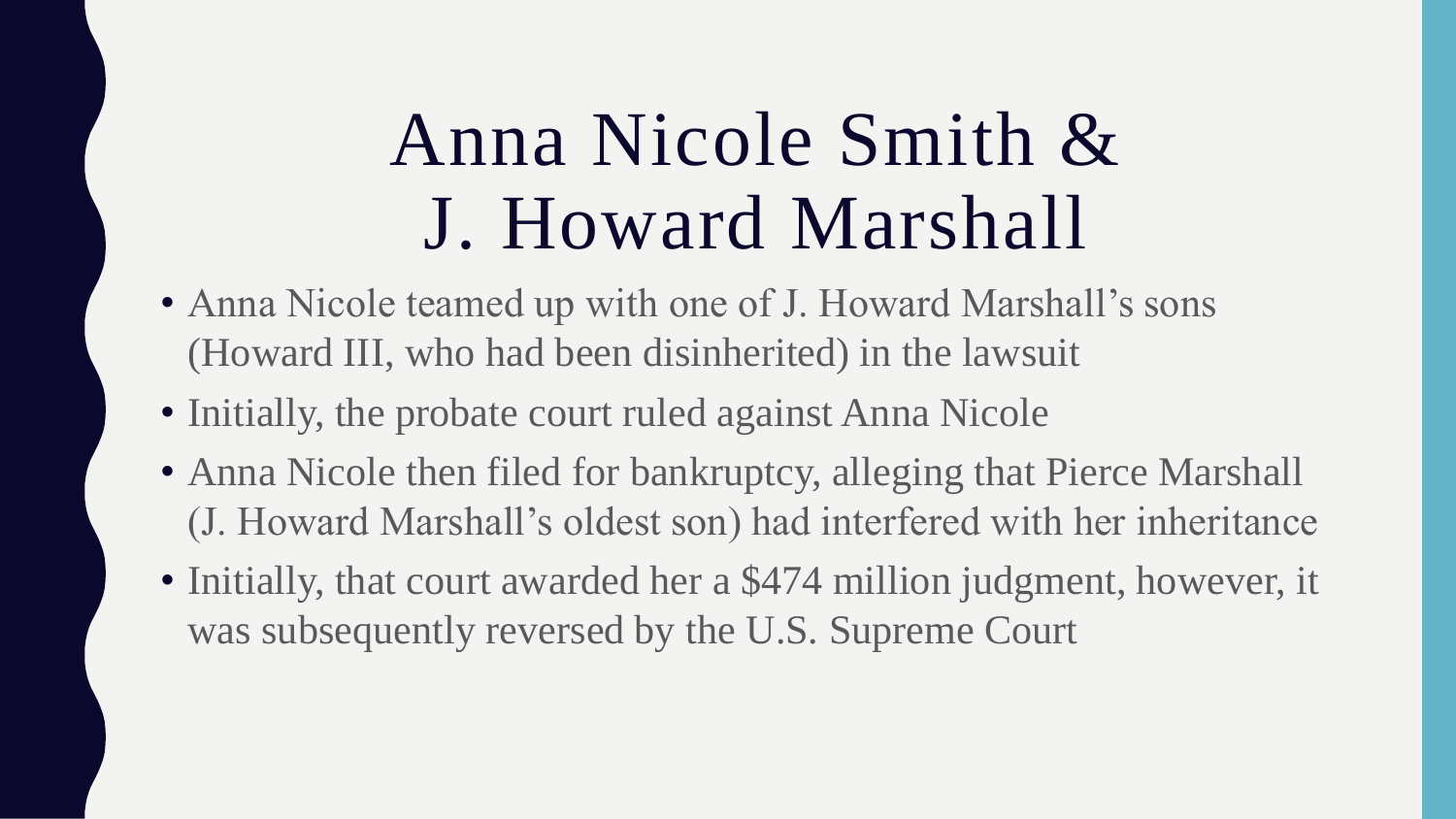- Ultimately, Anna Nicole's estate did not receive the millions she alleged he had intended to bequeath her
- The case was been litigated for over 20 years and most of the initial interested parties died during the proceedings. As the judge noted, "this case has been litigated for nearly 20 times the length of the parties' marriage."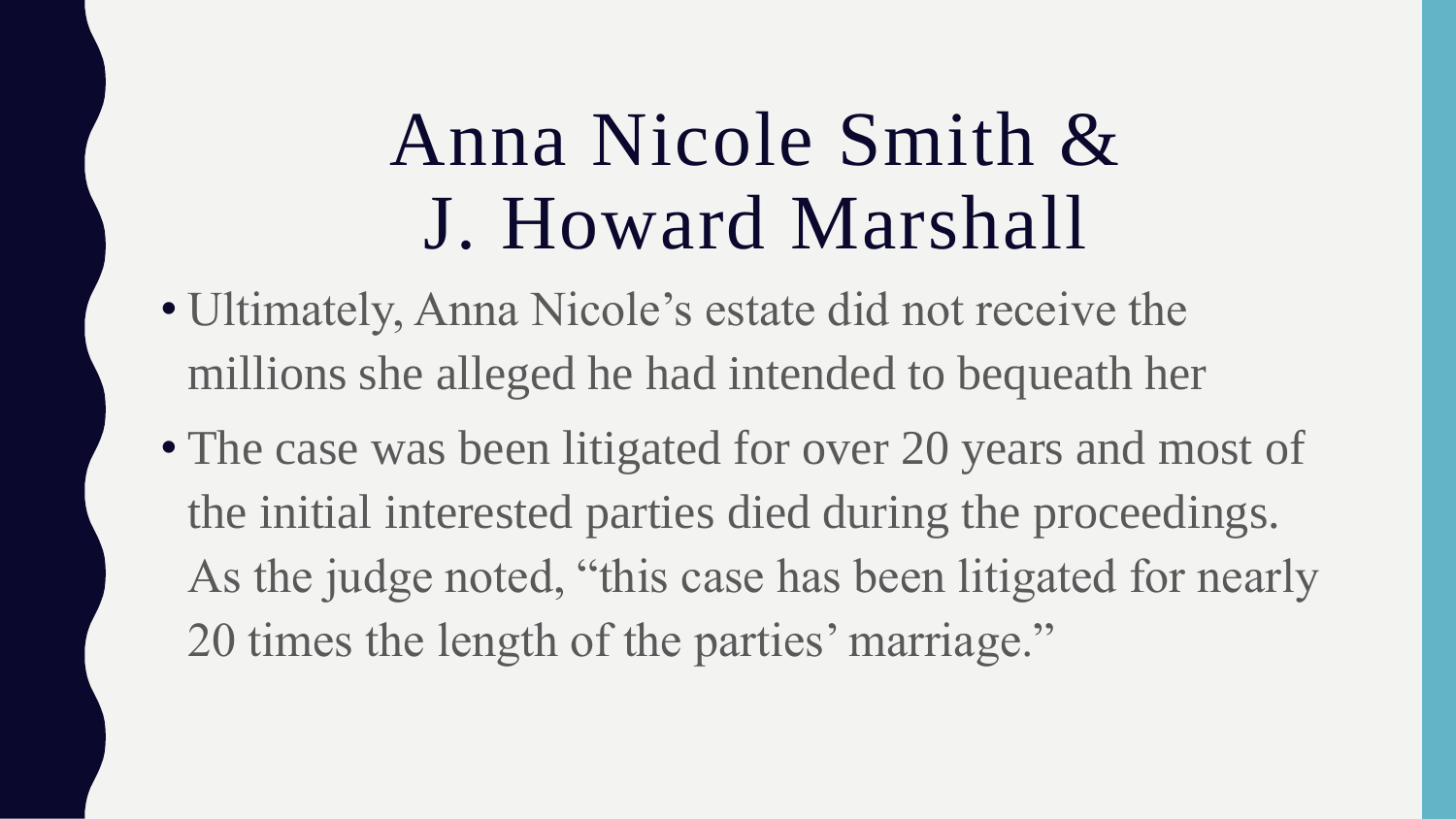9. Plan for a Disinheritance

J. Howard Marshall disinherited one of his children as well as his wife. Following his death, his intent was questioned. In order to overcome this presumption, clear language noting the disinheritance should be included in any estate planning documents.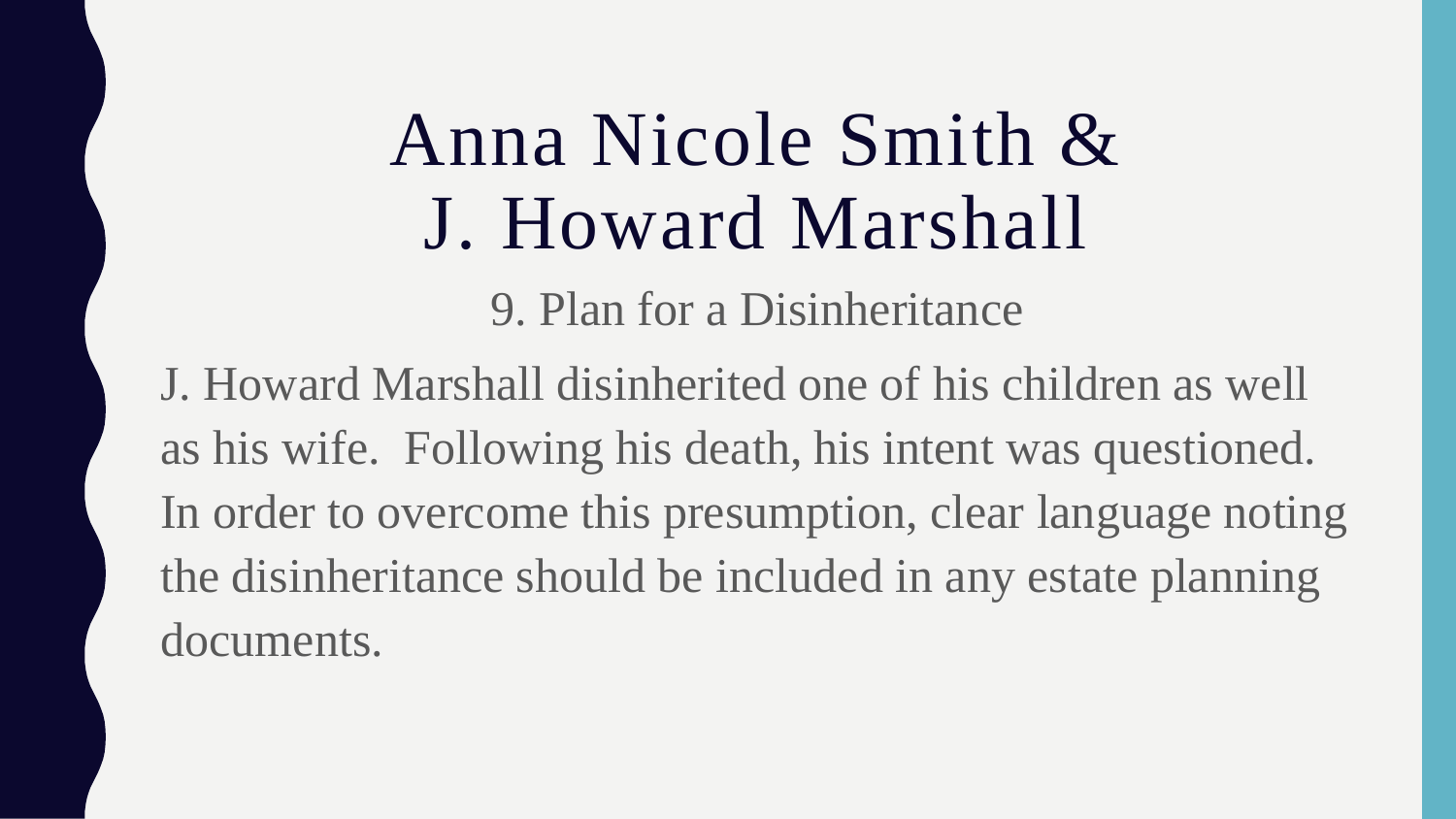# Frank Zappa

- Rock musician who died in 1993
- At his death, he was married and had four children, Dweezil, Moon, Ahmet and Diva
- Created the Zappa Family Trust which holds the rights to his music
- His wife, Gail, controlled the trust until her death in 2015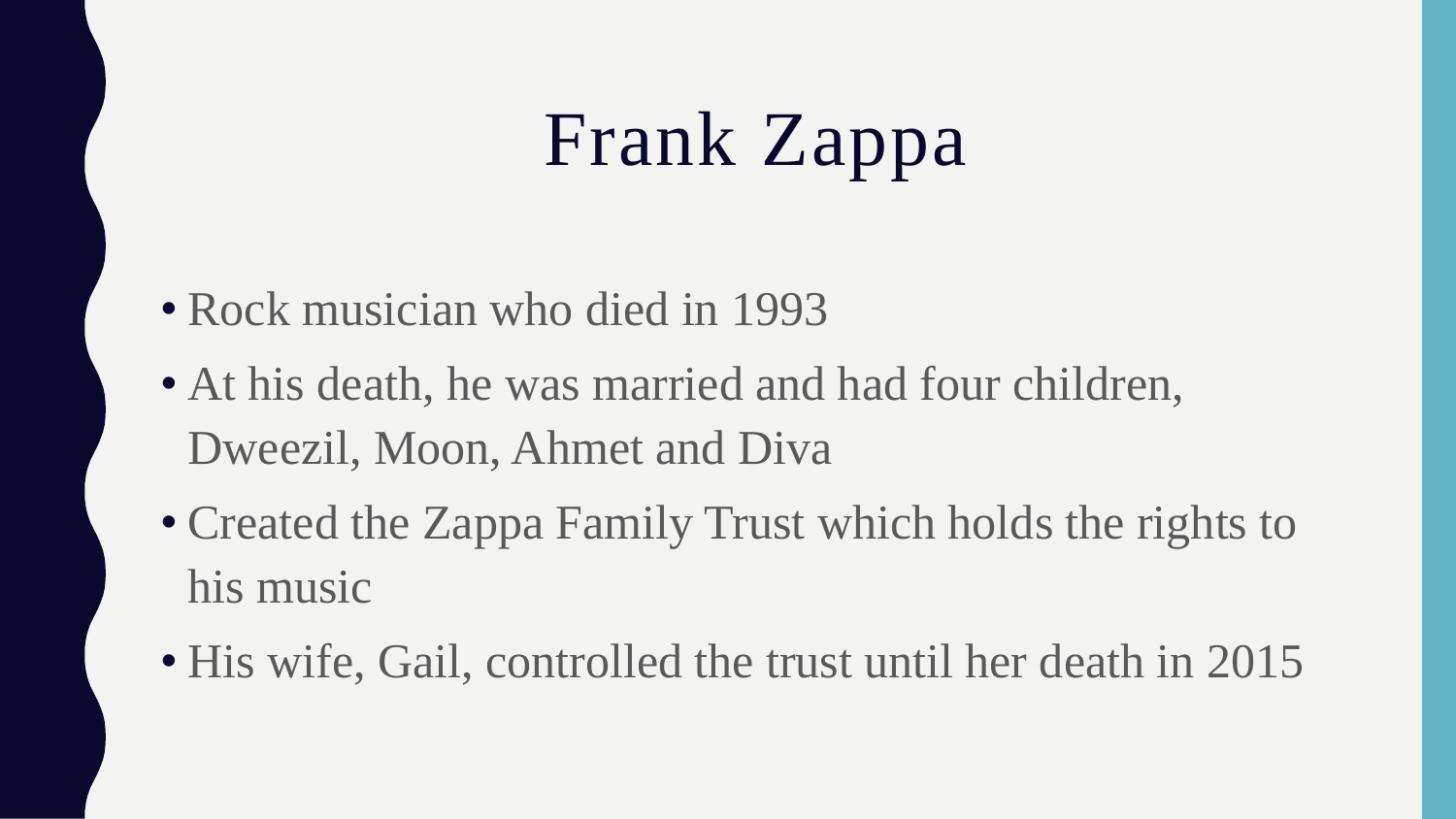# Frank Zappa

- After Gail's death, Ahmet and Diva became the trustees
- During the time Gail was serving as trustee, Dweezil was touring using the name "Zappa Plays Zappa"
- Now, Ahmet and Diva, as Trustees, are preventing Dweezil from using the "Zappa Plays Zappa" name, instead he'll tour using "Dweezil Zappa Plays Frank Zappa"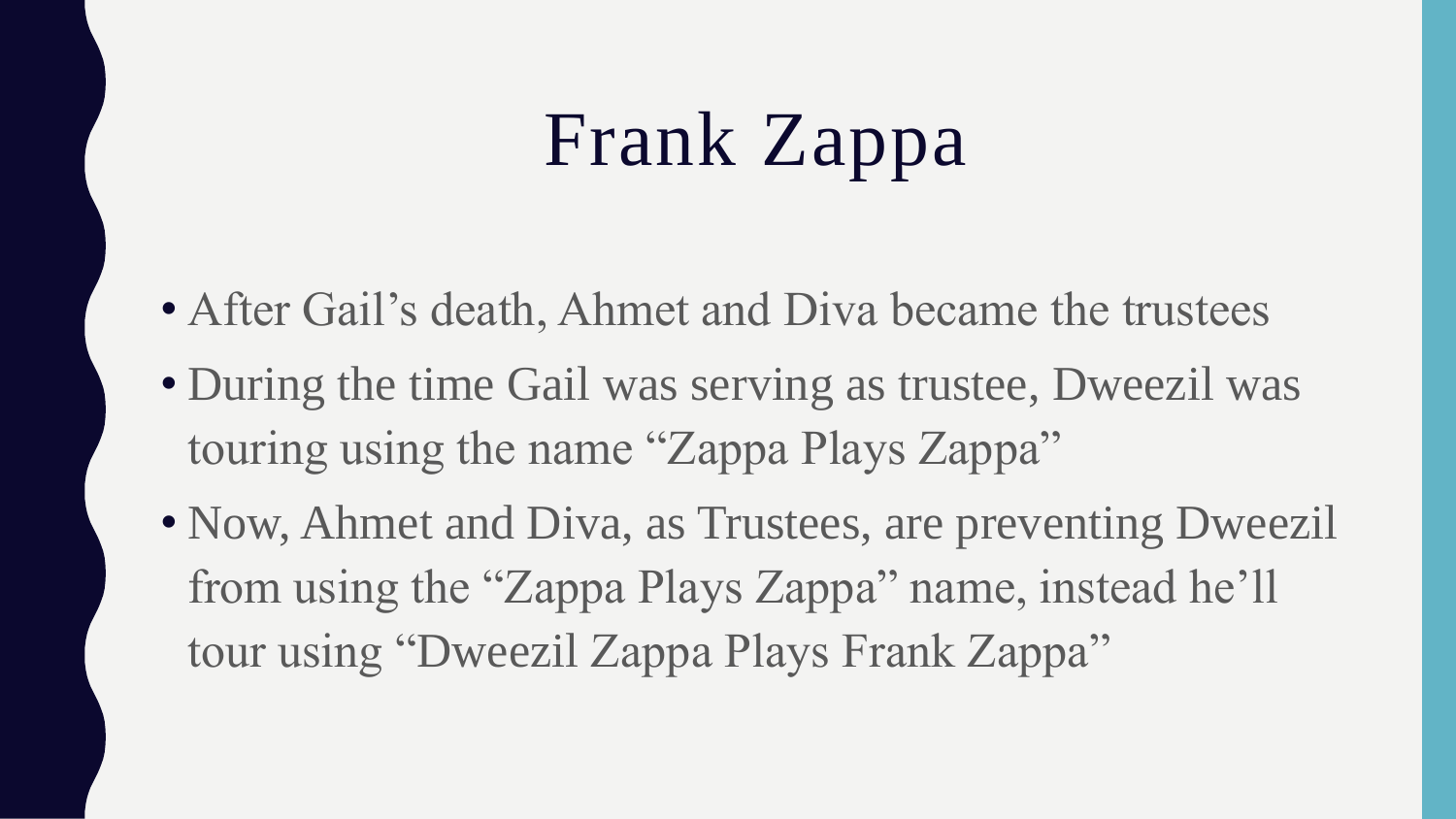# Frank Zappa

10.Choose Your Fiduciaries Carefully.

Fiduciaries are a key part of an estate plan. Its impossible to plan for every eventuality; someone will need to exercise judgement. Choose the wrong person for the job and even the best planning will go astray.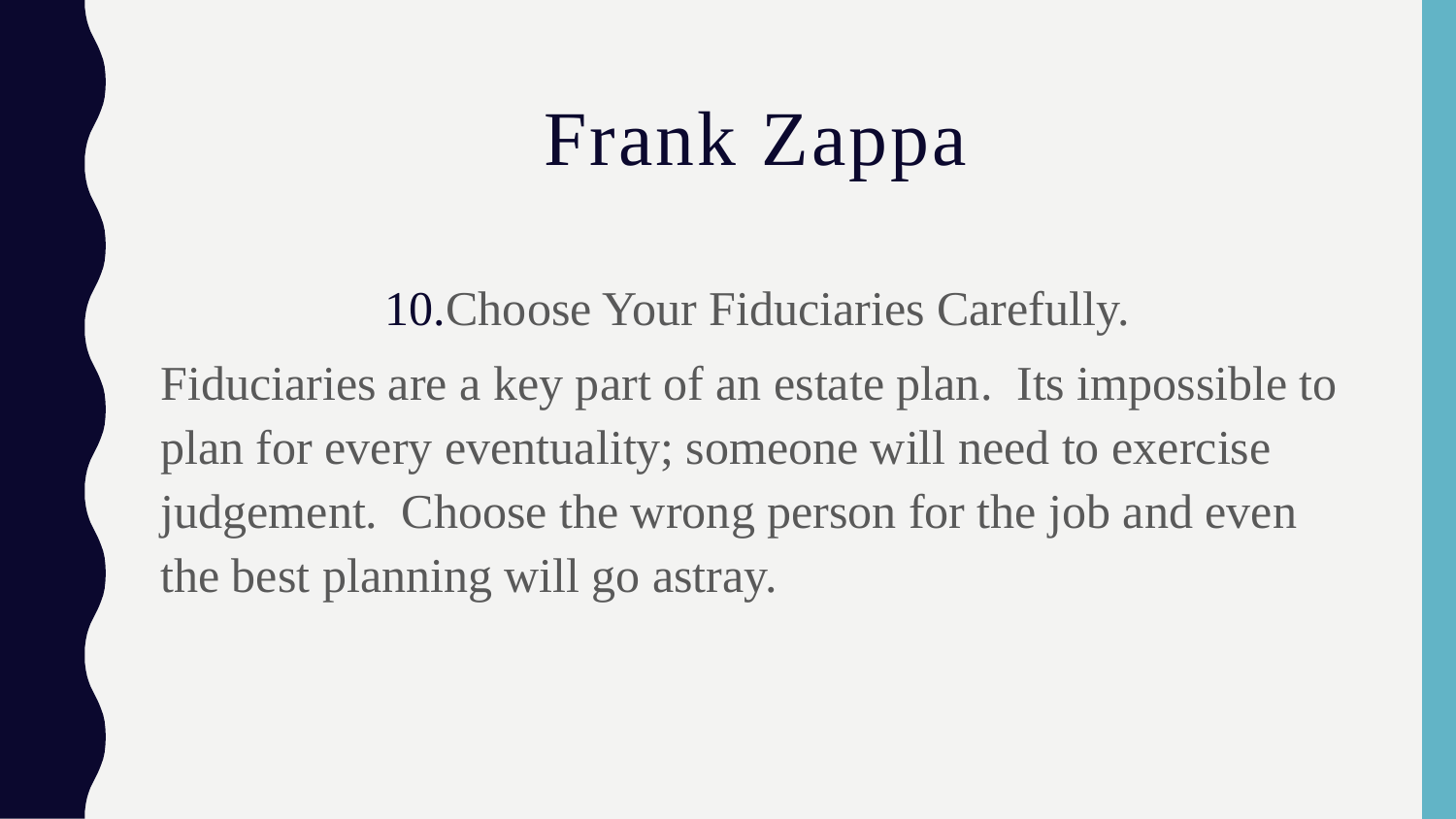# Justice Warren Burger

- Former Supreme Court Justice who died in 1995 with an estate of around \$1.8 million
- He left a will, which he drafted, of only 76 words
- It was filled with typos, failed to give his executors proper powers to dispose of his estate, and subject his estate to unnecessary tax